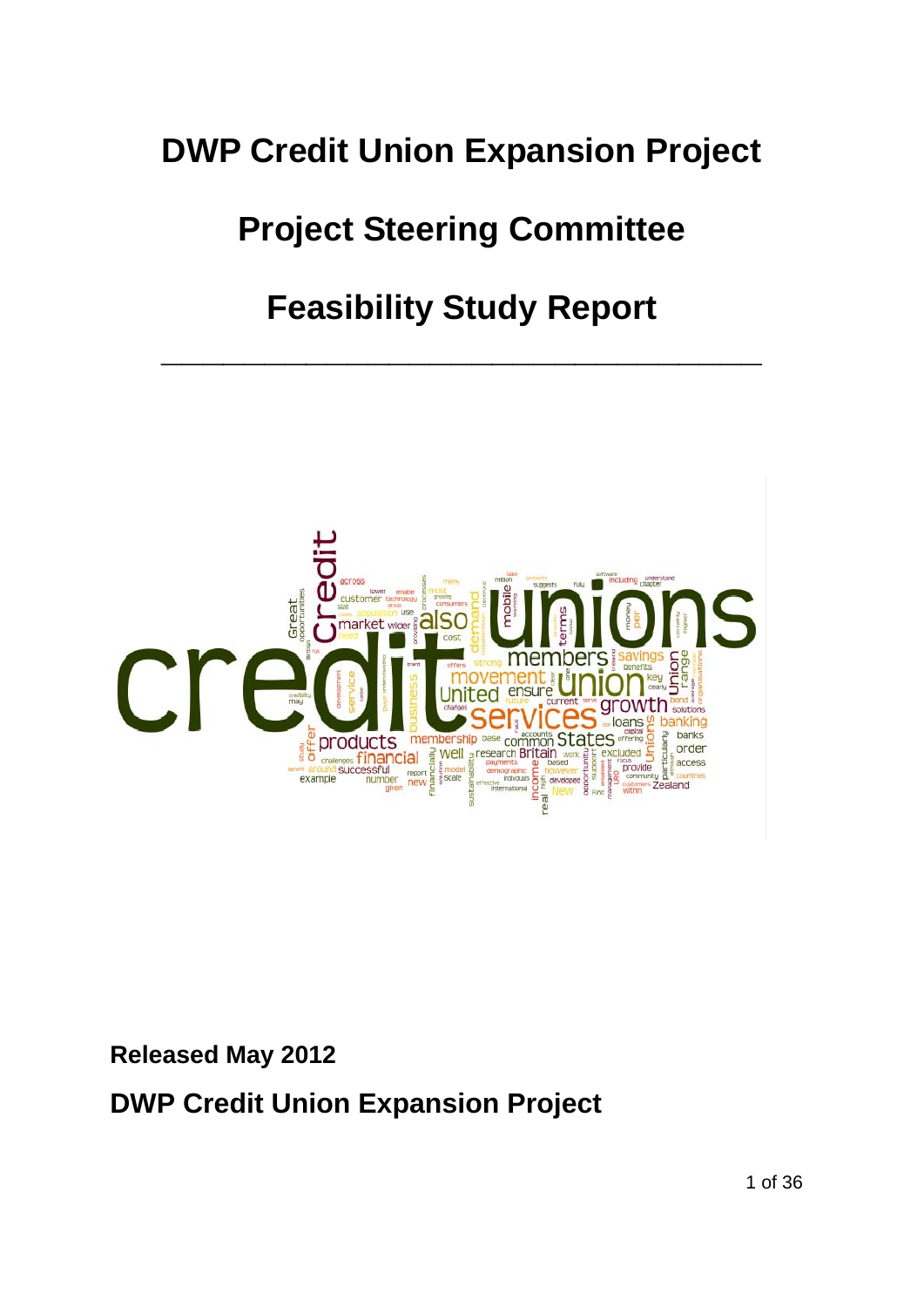**Project Steering Committee (PSC)** 

**Feasibility Study Report to: the Minister for Welfare Reform the Minister for Pensions and copied to the Secretary of State for Work and Pensions** 

| <b>From</b>        | <b>Deanna Oppenheimer</b>                                                                  |
|--------------------|--------------------------------------------------------------------------------------------|
|                    | <b>PSC Chair</b>                                                                           |
|                    | <b>Chief Executive Barclay's UK Retail</b><br><b>Bank &amp; Western Europe Retail Bank</b> |
| <b>PSC members</b> | <b>Lord Griffiths</b>                                                                      |
|                    | <b>Paul Ruddle</b>                                                                         |
|                    | <b>Hunada Nouss, DWP</b>                                                                   |
|                    | <b>Mark Fisher, DWP</b>                                                                    |
| <b>Authors</b>     | <b>Colin Purtill, DWP</b>                                                                  |
|                    | John Cray, DWP                                                                             |

 **Cath Mitchell, DWP** 

**External Analysis Adam Swash, Experian**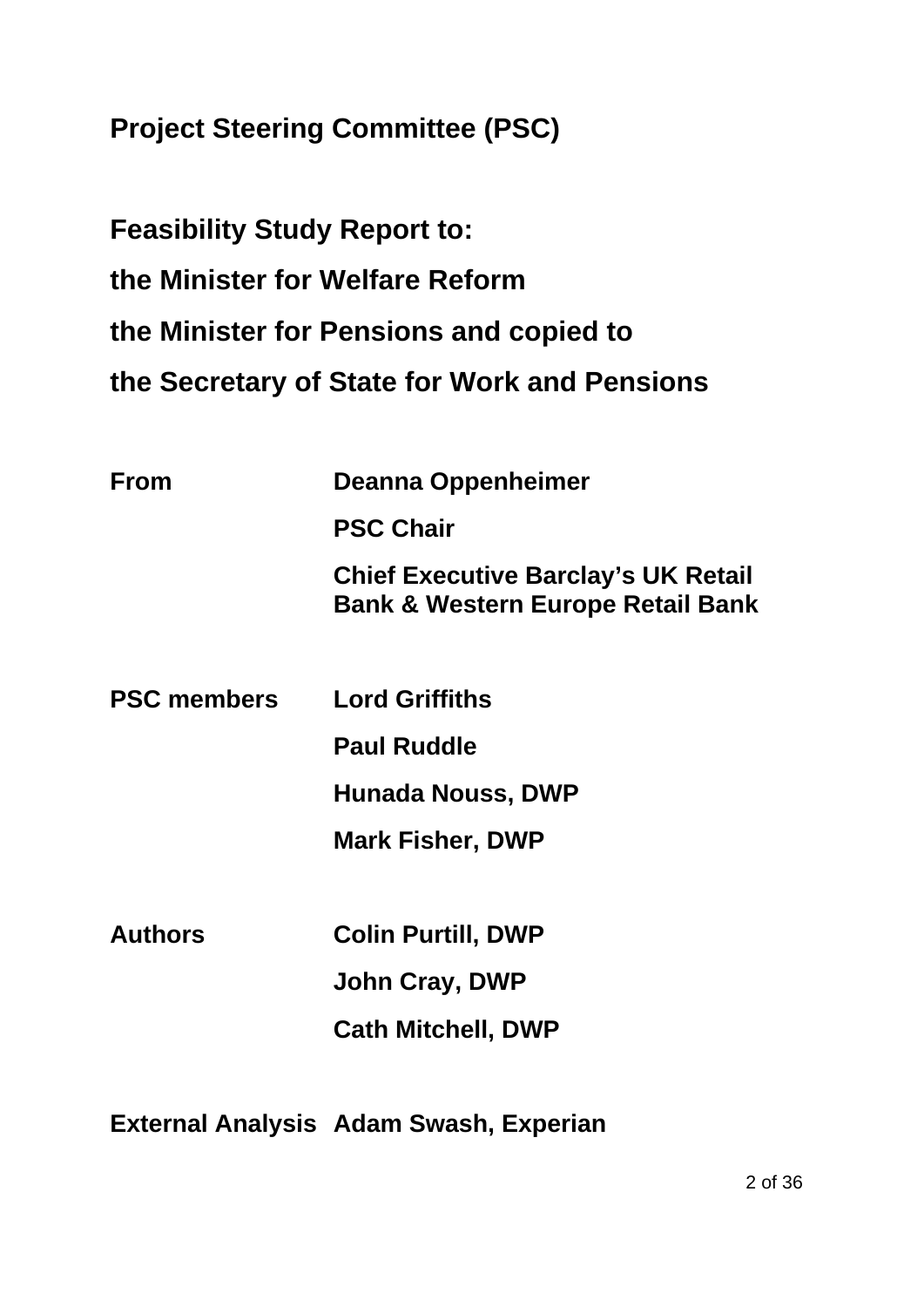# <span id="page-2-0"></span>**Contents**

| 2  |                                                                          |  |
|----|--------------------------------------------------------------------------|--|
| 3  | Background - The Problems to be solved - financial exclusion and lack of |  |
|    |                                                                          |  |
| 4  |                                                                          |  |
| 5  |                                                                          |  |
| 6  |                                                                          |  |
|    |                                                                          |  |
|    |                                                                          |  |
|    |                                                                          |  |
|    |                                                                          |  |
|    |                                                                          |  |
|    | Estimated project costs from financial modelling  15                     |  |
|    | The impact of other factors on the credit union sector  16               |  |
|    |                                                                          |  |
|    |                                                                          |  |
| 8  |                                                                          |  |
| 9  |                                                                          |  |
|    | Selecting credit unions that will perform and provide value for money 21 |  |
| 10 |                                                                          |  |
| 11 |                                                                          |  |
|    | <b>ANNEX A Financial Modelling and Sensitivity Analysis 24</b>           |  |
|    |                                                                          |  |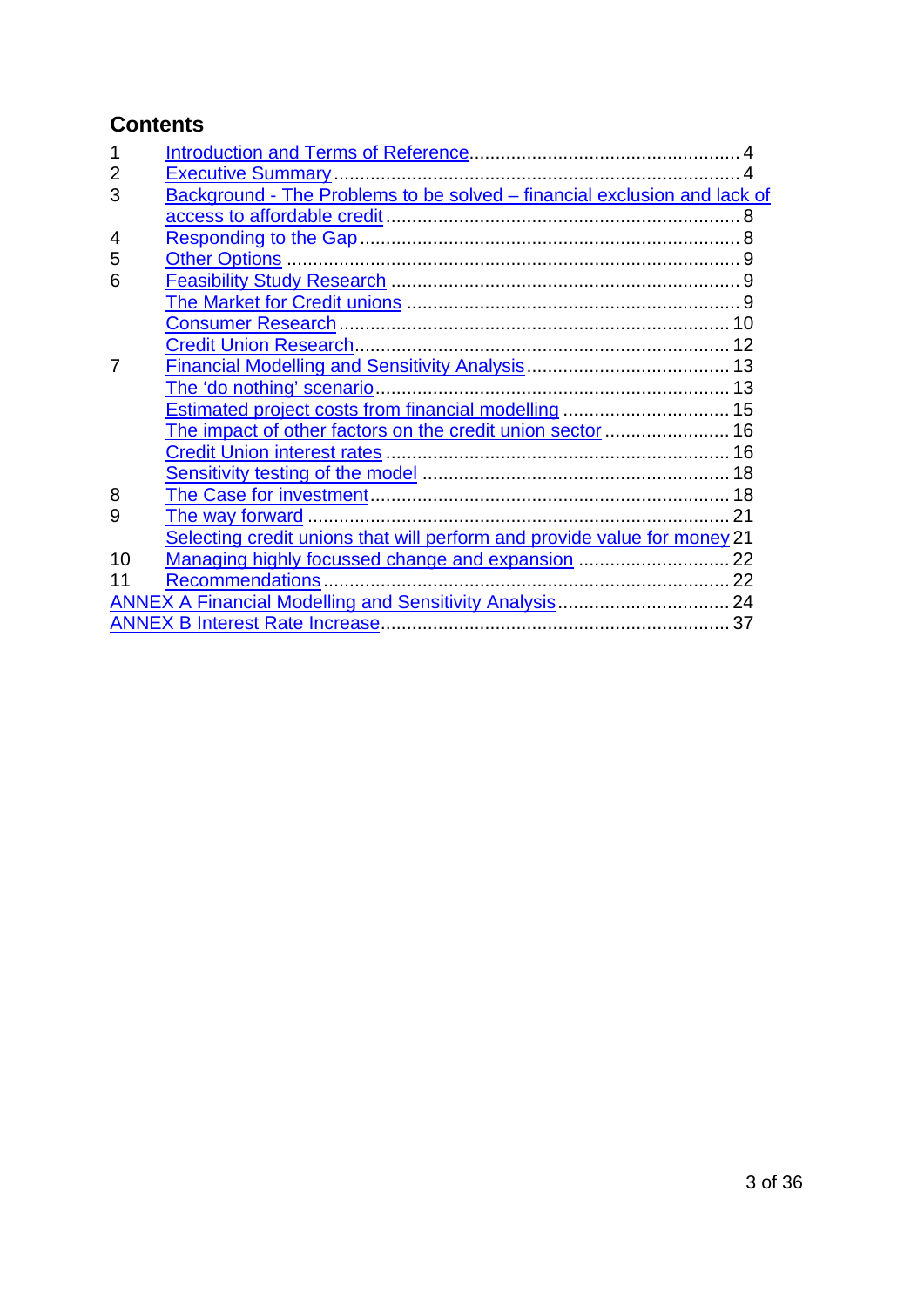# <span id="page-3-0"></span>**1 Introduction and Terms of Reference**

1.1 This is the report of the Project Steering Committee (PSC) commissioned by the Secretary of State to examine the feasibility of expanding and modernising credit unions.

1.2 The report is submitted, as requested, to Lord Freud, the Minister for Welfare Reform and Steve Webb, the Minister for Pensions.

1.3 The Terms of Reference (ToR) for the study were: 'to advise whether it is possible to provide suitable financial services for up to a million more consumers on lower incomes in a way that will enable credit unions to modernise, expand and become sustainable within five years'.

1.4 We have identified a number of opportunities and challenges from the study that have been discussed with Ministers and are detailed in this report.

# **2 Executive Summary**

2.1 We commissioned Experian to research:

- The consumer market for credit union services in Great Britain.
- The consumer need for the services that modernised credit unions could offer, and
- The capability and appetite of credit unions for offering the services you require to be delivered.

2.2 We found that a market exists amongst people on lower incomes for locally provided banking, savings deposit and loan services from trusted providers such as credit unions:

- 1.4 million have no transactional bank account at present
- 4 million incur bank charges
- up to 7 million use sources of high cost credit, and
- more than 60% of the over 4500 people consulted said they would use credit union services if such were available.

2.3 We found that more than 80% of the 95 credit unions consulted said they recognised the need for fundamental change in their organisation and that they wanted to offer a wider range of modern financial services to the consumers you wish them to serve.

2.4 We considered the alternatives for serving low income consumers and concluded that realistic options are limited. The banks have already opened nearly 4 million basic bank accounts (British Bankers Association data) since 2003 and it is considered unlikely that further significant expansion will occur in the absence of mandation. Credit unions appear to be the only other realistic option. This movement has expanded with DWP support but their costs are high, some of their processes and their systems are not currently fit for your purpose, and a major programme of cultural and behavioural change would be required to achieve the modernisation and expansion needed.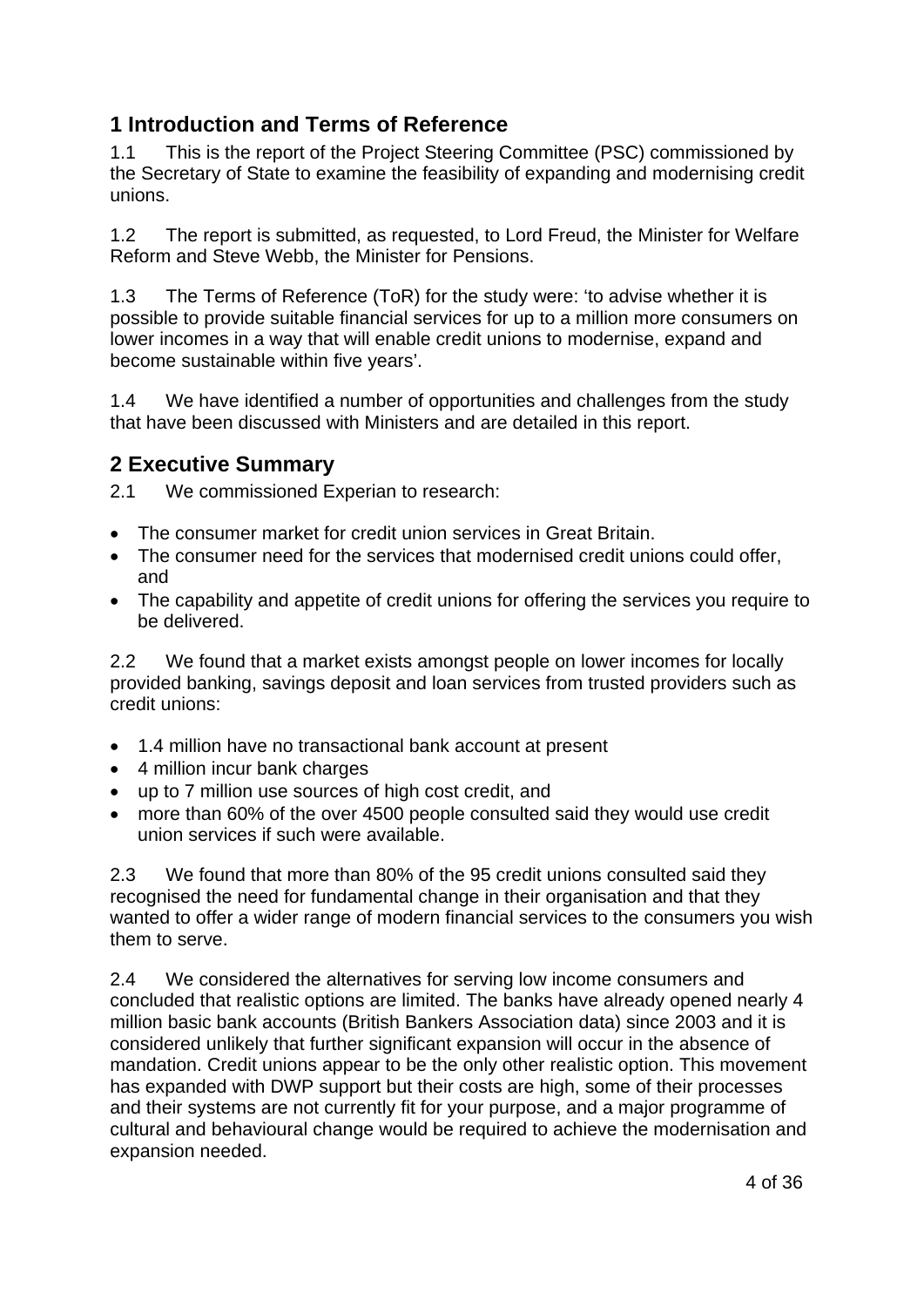2.5 We also considered whether it might be possible to leave credit unions to grow without further financial support but concluded that, as their costs currently exceed earned income by some margin, they are more likely to contract or cease to operate altogether.

2.6 We considered the prospects for the sector to achieve external investment in the long term. We think that it should press ahead with plans to develop its own financial wholesale operation so that after achieving the publicly funded change we propose it can speak to the Big Society Bank and other funding organisations as one 'organisation' large enough and financially stable enough for investors to be interested in. However, until real change has been achieved there is no realistic opportunity for it to achieve commercial or social investment because it lacks the capacity to repay.

2.7 Whilst the credit union business model as currently operated will not sustain the growth ambition set-up in the ToR, it could, with the benefit of a major programme of holistic change and modernisation, form a platform for growth in the medium-term. However, it needs to be recognised that such a major programme of change carries with it some significant risks which will need to be managed very carefully and intensively for there to be a realistic chance of success, and that the process of change at this level will take a minimum of three years to fully embed.

2.8 To deliver the proposed modernisation strategy successfully, and to mitigate the risk and cost of failure, we would propose a phased approach to managing the change programme required. This would involve Government investment being made in stages on a payment by results basis, with the next stage not approved for commencement until the objectives of the previous stage had been achieved. To mitigate risk further we propose that credit unions could be brigaded into small groups so that progression can be managed in phases to allow effective testing, and dissemination of lessons learnt.

2.9 Credit unions involved in a change programme will need to demonstrate at an early stage a greater capability and willingness to change. We would also recommend that strict criteria are applied to ensure that only suitable credit unions, which have already demonstrated sufficient progress, are selected to participate in a program of behavioural, process and systems change.

2.10 The evidence of the feasibility study suggests that it would be possible to deliver the desired growth and modernisation strategy, and to achieve something close to sustainability within 7 to 10 years, from this year, with a suitable funding package. Further detailed work on business and systems design will be required to understand whether it may be possible to achieve these changes within the current spending review period, or whether it may be less risky to plan on the basis of some work running into SR14 (2014 – 2018). If it is decided to deliver the project beyond the SR10 (2010 – 2014) period we would expect the costs in SR10 to amount to about 80% of the total, with the balance of about 20% being spent in the first two years of SR14.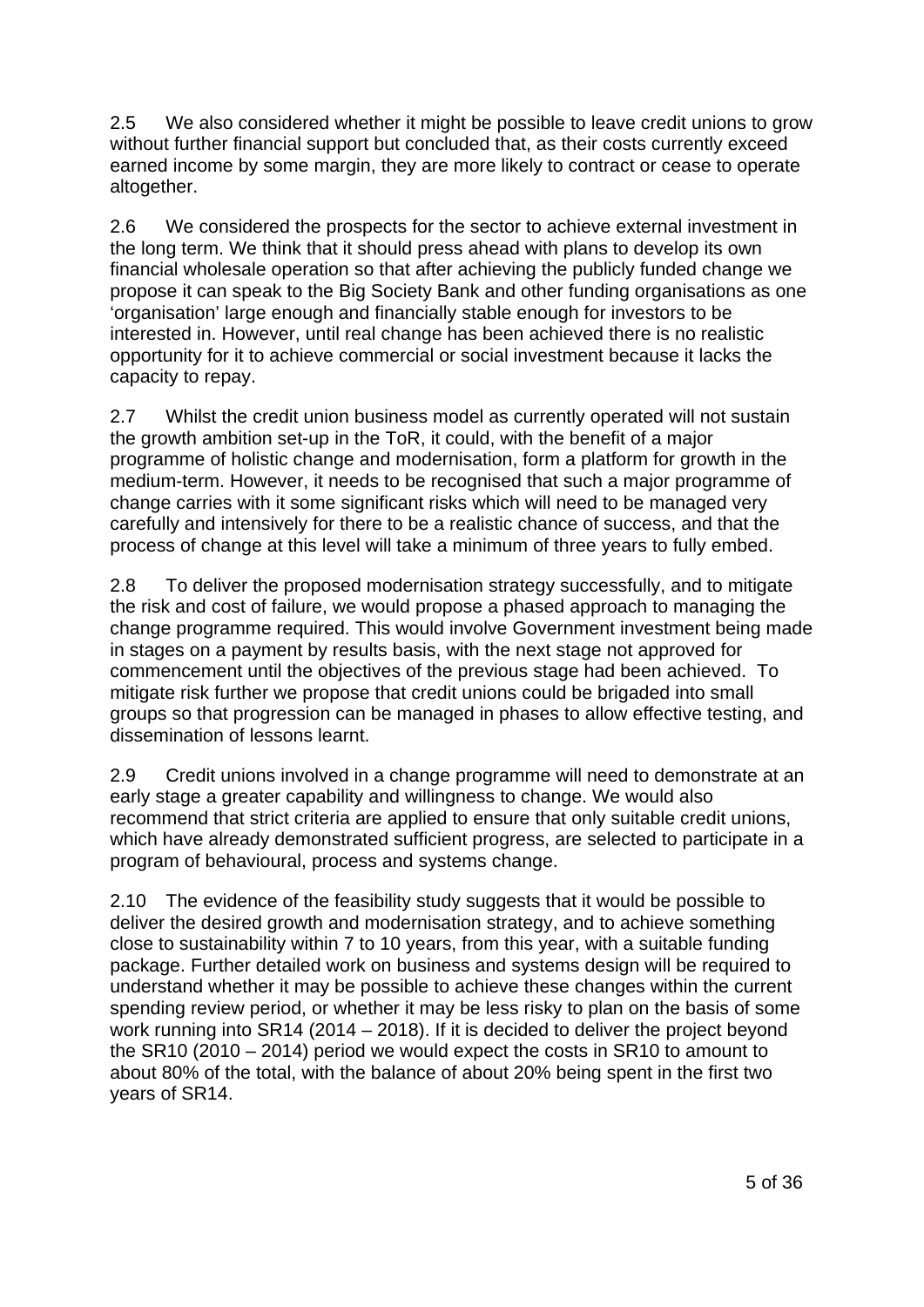<span id="page-5-0"></span>2.11 The estimate for delivery will include £13 million already committed for financial subsidy to credit unions in the current year (11/12); up to 25% of potential costs for future systems design and product implementation. The balance of resource that could be available would be needed to support business change; re-engineering and reorganisation, and a marketing campaign to increase consumer awareness.

2.12 To quantify the impact of the changes recommended in this report we commissioned Experian to develop a financial model for the study which uses cautious estimates for achievable business growth and financial sector estimates*[1](#page-5-1)* for losses from loan delinquency that reflect current and forecast adverse market conditions. The financial models are provided at Annex A of this report.

2.13 Annex A, figure 5a shows that if credit unions, operating within the economic restrictions that currently apply to them, successfully make all the changes we recommend they could get close to achieving sustainability within 7 to 10 years from this year, but this does not guarantee they would ever become fully sustainable.

2.14 To achieve the sustainable change you require within 5 to 7 years you may wish to consider looking seriously at the economic issues they face. For example: credit unions are the only financial institutions in the UK to which a legislative cap on interest rates applies. This report demonstrates that the current rate (2% per calendar month (pcm) on the receding balance of loans) does not allow even the most cost effective to break even on smaller loans at present. The point was raised by several credit unions during consultation.

2.15 Annex A, figures 5b and 5c show that if credit unions change as we advise they should, and legislation were changed to allow them to charge up to 3.0% pcm on loans from April 2014, they could become sustainable within 5 to 7 years, and have a much greater chance of maintaining sustainability in the long term.

2.16 But we would like to be clear that, in our view, any move to amend legislation to allow a higher, more representative rate of interest to be charged should only be considered as part of a package that included credit unions making the business and cultural changes we consider to be essential.

2.17 When the current rate was increased from 1% pcm to 2% pcm there were strong arguments for and against the change within the sector. However, as financial markets have become more volatile and are likely to remain so for the foreseeable future, the costs of loan delinquency and of capital for on-lending are increasing, and credit unions are working to become more efficient, you may wish to consider whether now is an appropriate time to make the case for increasing the rate. We understand that the Credit Union Act 1979 contains a power that enables Government to change the rate figure using secondary legislation if there was general agreement that change is desirable.

1

<span id="page-5-1"></span> $1$  Advice was taken from Barclay's Bank plc on current and future market conditions.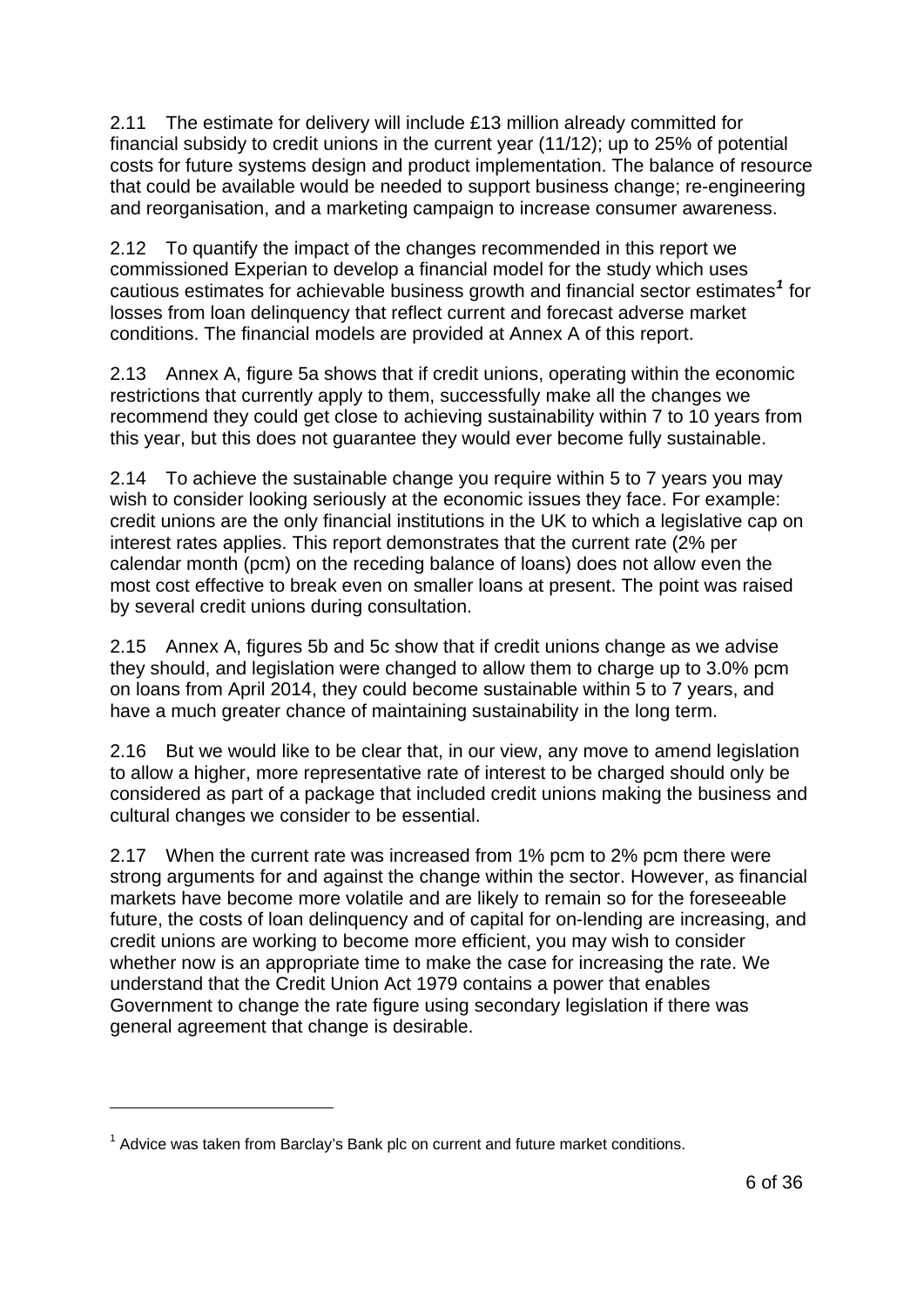# <span id="page-6-0"></span>**3 Background - The Problems to be solved – financial exclusion and lack of access to affordable credit**

3.1 People on low incomes are often forced to pay a high price for credit when they need to borrow. This is commonly referred to as them 'paying a poverty premium'. About 7 million people on the lowest incomes are affected by the problem.

3.2 There is a gap in the market for provision of affordable credit and other suitable financial services to people on low incomes. The principal reason for this is that lending small sums to low income (sub prime) consumers is expensive, and carries a higher risk of default and eventual write off. The banks do not, therefore, tend to serve this sector of the market, seeing reputational risk from the high interest rates required to make adequate returns on capital.

# **4 Responding to the Gap**

4.1 For more than a century the credit gap in the sub prime market has been filled by home credit, mail order catalogue and more recently 'rent to buy' companies. These organisations charge high interest rates or premium prices, sometimes including product insurance. They operate lawfully within the terms of credit licenses from the Office of Fair Trading and other financial regulation, but place a heavy burden on the low income consumers they serve.

4.2 Credit unions have been helping to address this gap in the credit market, particularly so since 2006, but their operating costs are relatively high and they are not financially sustainable at present. They rely on grant income from DWP and other external funders, such as local authorities and social landlords, but these sources of funding are likely to come under even greater pressure in the future.

4.3 Independent evaluation of the DWP Credit Union Growth Fund showed that credit unions have been doing a good job in helping to keep low income consumers out of debt since 2006. By March 2012 [updated] those contracted to DWP had made over 650,000 loans to people on low incomes, saving individual borrowers an average of about £401 each year compared to the cost of borrowing from a range of other lenders (Personal Finance Research Centre 2010). This equates to a total saving of about £250 million over the period.

4.4 The principal gap in the market concerns lack of access to affordable credit, but credit unions are an important source of access to other financial products. If they can change by reducing their costs and developing the capability and capacity to provide a fuller range of financial products and services, they could be well placed to serve many more lower income consumers. The list of products and services required includes differentiated credit products, bank accounts, accounts featuring a 'jam jar' type budgeting and bill payments service, and cash savings deposit accounts.

4.5 The interest that credit unions may charge on loans is capped by legislation at 2% per month on the receding balance of the loan - the equivalent of 26.8% APR. They are the only institutions in the UK to which an interest rate cap applies and we recommend that you give further consideration to increasing this cap as part of a range of support measures.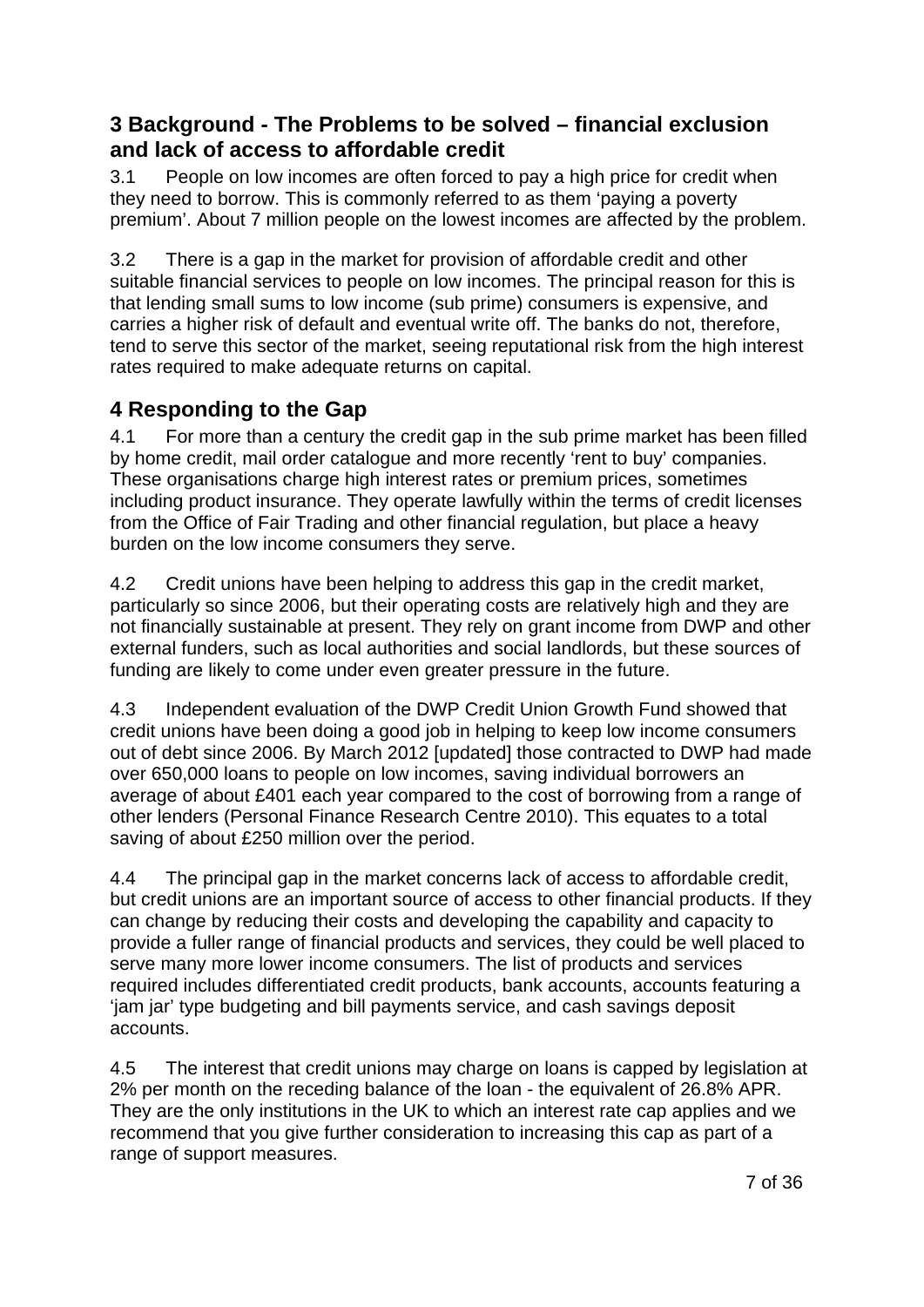# <span id="page-7-0"></span>**5 Other Options**

5.1 The banks and building societies have made progress in recent years in making basic bank accounts available, opening nearly 4 million since 2003. However, they remain wary about entering the lower end, small sum, high risk credit market and there is no evidence of an appetite to do so.

5.2 It is fairly clear from evidence gained during this study that up to 1.4 million people who do not currently own or operate a bank account would prefer to use a trusted local provider if that were possible.

5.3 We understand that Post Office Ltd may be looking at options for working with credit unions and for developing own brand banking products. They are enthusiastic about the prospect of working with credit unions but may have a different focus in terms of target customers for their own business.

5.4 Given the expense associated with delivering suitable products, Government should consider providing financial support to not-for-profit credit unions. Where they are providing a 'service of general economic interest' to meet a recognised gap in the market, this should not fall foul of EU state aid rules.

5.5 We commissioned Experian to assess the gap in the consumer market and the capacity of credit unions to deliver the services they require. The research demonstrates that by investing in credit unions we can create a more cost effective and accessible affordable credit service that will save a range of consumers money, and provide value for money for a Government investment. The value of such an investment would need to be tested and proven by a well managed project.

# **6 Feasibility Study Research**

6.1 Experian was commissioned to look at the market for credit union services; they conducted interviews with 4,523 consumers, and stakeholder consultations with 92 credit unions to inform this study. These elements of research had at their core the wish to broaden financial inclusion by providing suitable financial services to a million more people.

6.2 Experian was also commissioned to look at the business models and financial accounts of a sample of credit unions thought to be potentially suitable to work with Government on a change programme in the future. Experian has developed financial models to indicate what the effects of the required cost reductions, expansion and automation may be on these credit unions over the next 10 years.

# **The Market for Credit unions**

6.3 Experian advise that a potential consumer market of at least 7 million working age adults exists for the services credit unions could deliver:

- 1.4 million have no transactional bank account
- 1.3 million of the 1.4 million are likely to be DWP customers (UC data)
- 4 million incur regular bank charges
- 0.85 million incur financially crippling levels of bank charges because they need help to manage their money better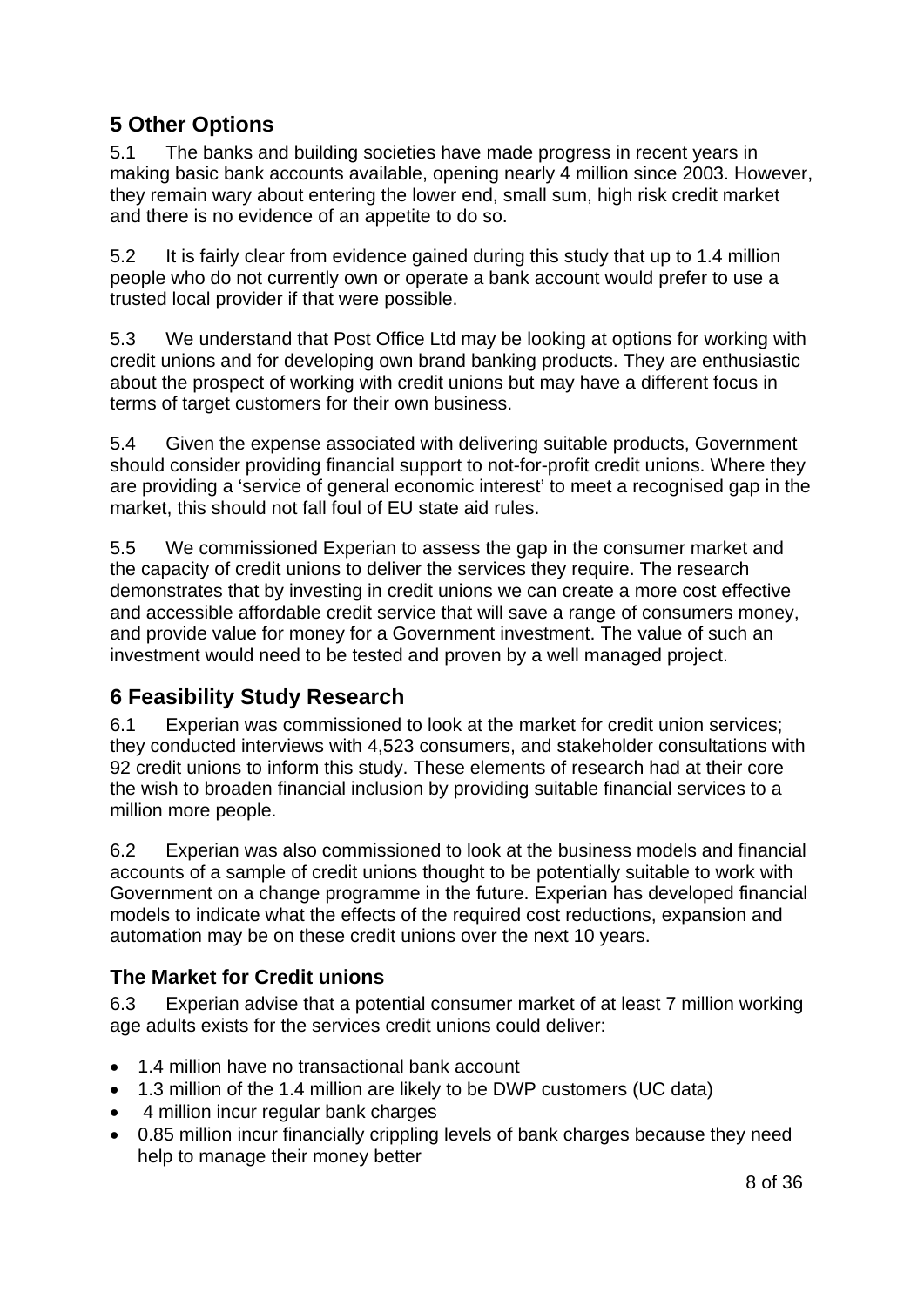<span id="page-8-0"></span>• more than 2 million use home credit each year, and up to 7 million on lower incomes use a matrix of home credit, mail order catalogues, store cards, and rentto-buy from retailers

6.4 Credit unions are helping some of these people now but at high operating costs. A consumer survey commissioned by this study showed that, of 4,500 low income consumers contacted, more than 60% wanted the type of local, trusted service that credit unions provide. The challenge is, however, that only 13% are currently aware of the services credit unions provide.

6.5 In 2006 credit unions had 554,000 members. By February [updated] this year this had grown to 953,000 members, serving about 4% of the lower income population. Expanding to serve 2 million members requires them to serve no more than 8% of the same group.

6.6 Experian has separated the consumer market for credit unions into two categories used by them for research and modelling purposes:

- Tier II consumers those with incomes in the 11% to 40% bracket, generally with household income below £30K, a record of failed banking transactions, and likely to be in employment but use home credit and live in deprived areas or in social housing. This tier therefore excludes people on middle or average earnings, but includes those on a mix of benefit and wages, as well as those on lower wages
- Tier III consumers those with incomes in the lowest 10% bracket, the majority of which are benefit claimants

6.7 Experian reports that credit unions offer the most competitive interest rates on personal loans of up to about £2,000 in the UK market. The position extends to loans up to £3,000 where credit unions can afford to reduce the interest rate charged to 1% per month on the receding balance.

## **Consumer Research**

#### **The challenge to credit union expansion is not one of demand:**

6.8 Current met demand for those on the lowest incomes (Tier III) is significant at: total outstanding borrowing (excl. mortgages) of £7.3bn and total savings of £7.6bn.

6.9 For Tier II consumers the current met demand is even higher at £18bn and £23bn respectively

6.10 There is also a significant level of un-met demand, with a potential need for services that better cater for the needs of lower income groups, where around 50% of the target group have had difficulty keeping up with their bills and credit commitments.

6.11 There is evidence that people in both Tiers would be able and willing to save between £5 and £20 per week if they had access to a trusted local provider. The ability to deposit savings in cash would be helpful to some of this group.

#### **The challenge to expansion is one of credit union awareness**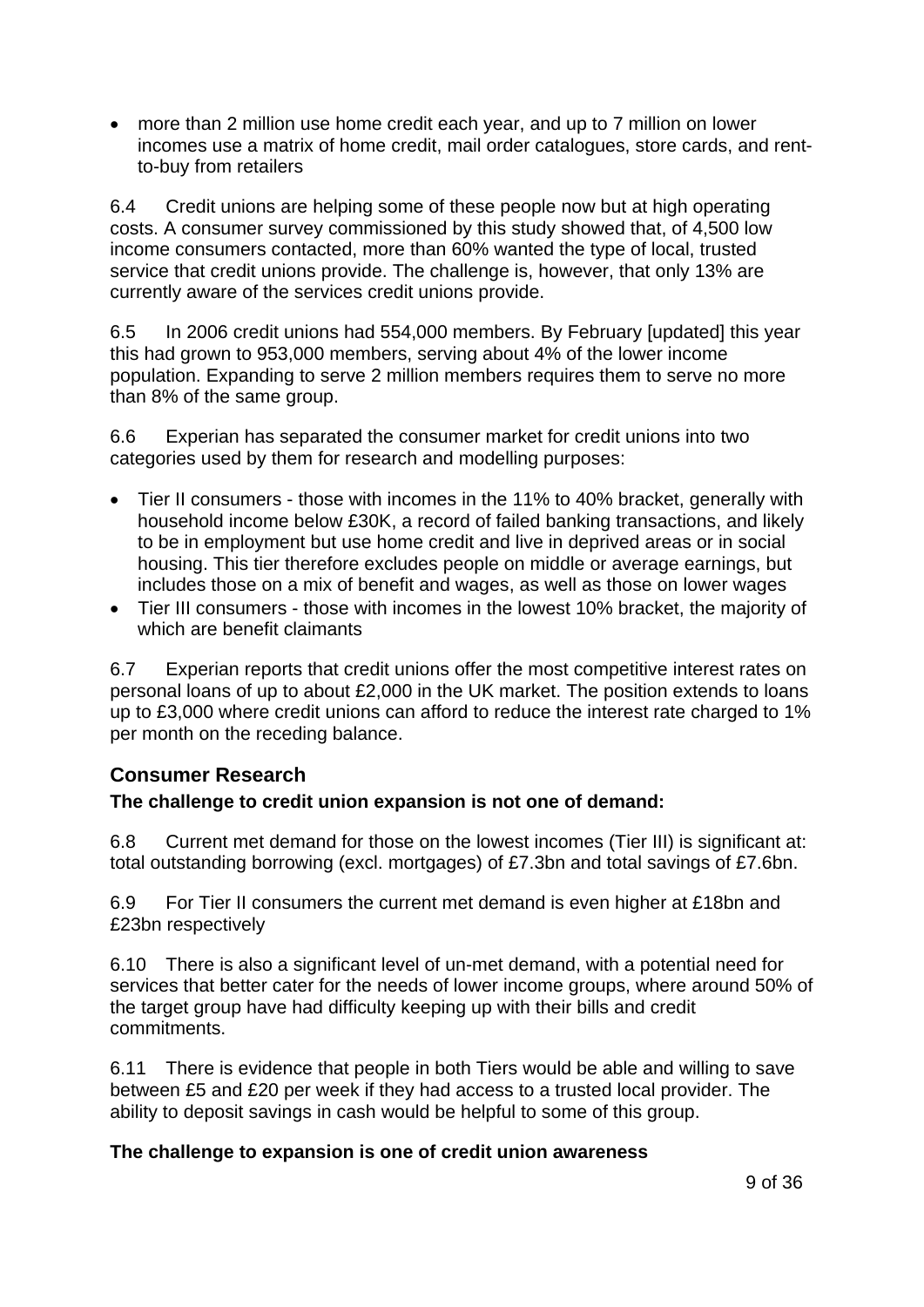6.12 Consumers told us in research what financial services they want and none of their requirements are beyond the capacity of credit unions working as described in this report:

6.12.1 Bank accounts that include:

- A bill payments service: e.g. direct debits and standing orders
- Access to a savings account, and
- Other facilities, such as "jam jar" accounts, provided they are priced at affordable levels

6.12.2 Savings facilities with:

- Interest or dividend payments on deposits, and
- Local accessibility of services, especially for lower tier consumers

6.12.3 Borrowing facilities to include:

- Competitive interest rates
- Access to affordable credit, especially for lower tier consumers, and
- Accessibility of a (relatively) local service

6.12.4 Accessibility and trustworthiness:

- Local access to services, including in cash for a minority, through a trusted provider, and
- On-line and mobile access (of target consumers 74% use online for other services and 16% already use mobile financial services)

6.13 The research shows that low interest rates on loans provided by local, trusted mutual service providers, rather than corporate plc's, are what 60% of low income consumers say they are looking for, but at present only 13% have heard of credit unions and only 8% think they can help them, but on learning a little more about credit unions, up to 60% thought they may be able to help them.

6.14 This demonstrates how far from the mainstream financial services sector many credit unions are still considered to be by consumers. However, if this image and awareness gap can be addressed lower income consumers are likely to see credit unions as trusted providers, especially if they are able to offer the specific products and services required at an affordable price. Trust and local accessibility are likely to be enhanced if credit unions are able to work in collaboration with the Post Office in future.

6.15 To achieve this level of consumer recognition credit unions will need a more strongly recognised image (brand) and the ability to market the right products and services effectively. A key element of any expansion programme will, therefore, need to be publicising the services provided by credit unions to the targeted consumer market, to encourage them to join up.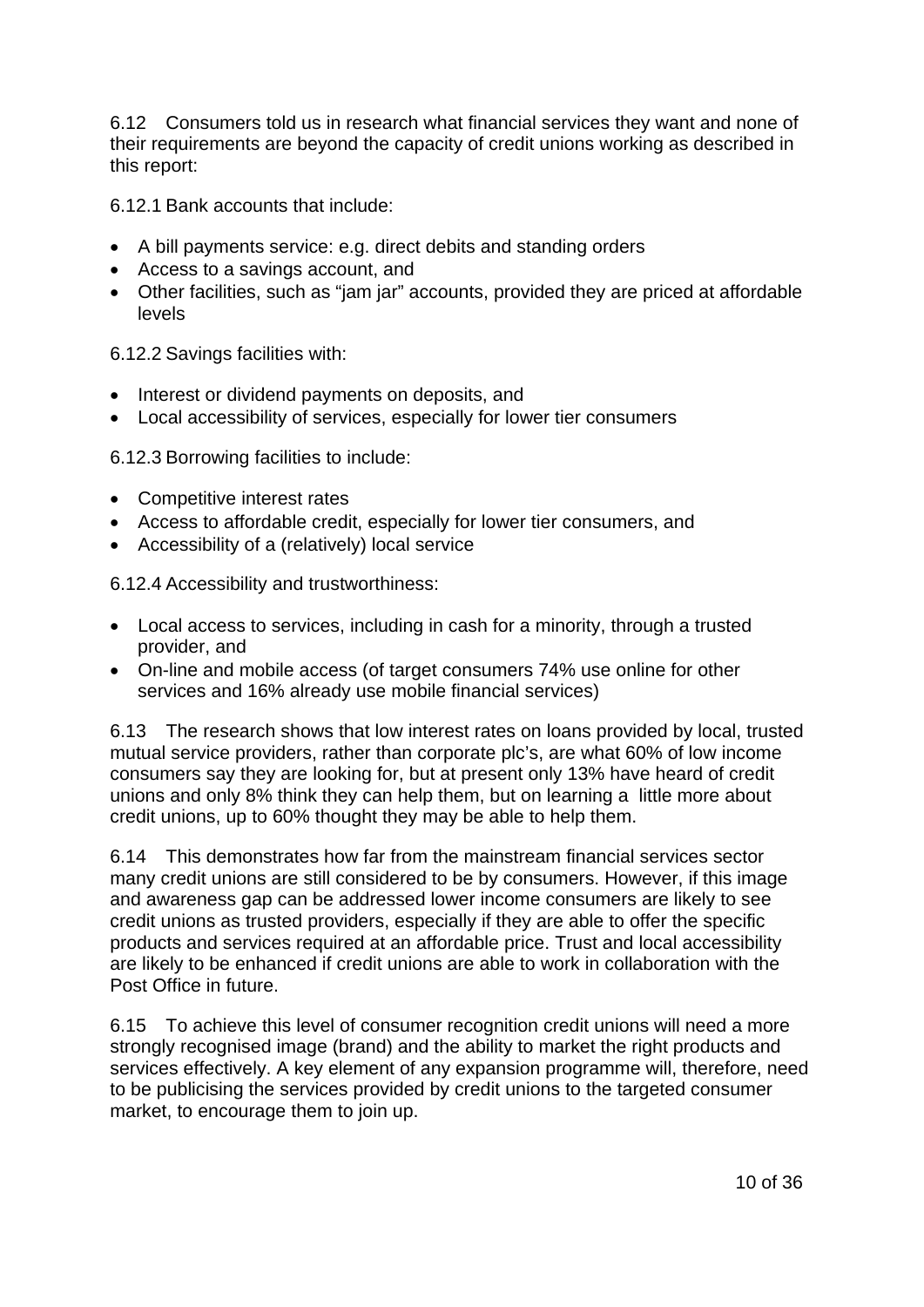## <span id="page-10-0"></span>**Credit Union Research**

## **Growth record and future appetite for change**

6.16 Independent evaluation of the Growth Fund in 2010 demonstrated that, between 2006 and 2009, lenders had increased considerably in size, including in terms of their personal lending books.

6.17 Since 2006, these credit unions have increased their membership from an average of about 3,000 to 7,000. They have also increased the number of loans they make each year to low income consumers (from 50,000 in 2006/07 to 150,000 worth £70 million - in 2010/11), with a forecast of 190,000 loans this year (worth about £90 million). In addition, these credit unions also make about 150,000 loans each year to consumers on slightly higher incomes.

6.18 Growth Fund evaluation also reported that 80% said their organisation had improved its working practices as a result of the Growth Fund and now operated in a more business-like way. And this was supported by Experian research which demonstrated that the credit unions consulted are keen to grow but have been cautious about losing their local identity; with more than 50% of those consulted saying they felt the image of the movement as a 'poor man's bank' was holding them back.

6.19 Diminishing funding, particularly from DWP, was also a concern for over 40% and lack of other resources was a concern for over 20%.

6.20 More than 20%, when initially consulted, felt that processes were too slow and ineffective, and that they lacked appropriate technical solutions. However, the proportion that now recognise these as real challenges they want to address has grown to more than 80%; this has been as a result of post consultation workshops, where they had a better opportunity to understand the solutions available, and became more confident about how they can change their businesses and embrace technological change.

6.21 Only one of the 92 organisations consulted was totally set against change and technological development.

6.22 The credit unions initial resistance to change was for concepts new to the movement. For example, some credit unions are deposit rich whilst others have insufficient capital to lend. There is clear scope for the movement to develop a wholesale finance operation to manage commercial borrowing between organisations and negotiate with the Big Society Bank. However, many consulted had fears that such a development was beyond their reach and could impact on their traditional ethos of independence. During the feasibility study those fears have been addressed and the movement has begun to grasp the opportunity to lead on developing its own financial wholesaler, thus taking quite a significant step forward.

6.23 Nearly 75% felt that the Legislative Reform Order that is to be brought into force from January 2012 will support expansion and help with sustainability, enabling them to take on corporate members, begin to introduce interest payments on deposits and grow through mergers and partnerships.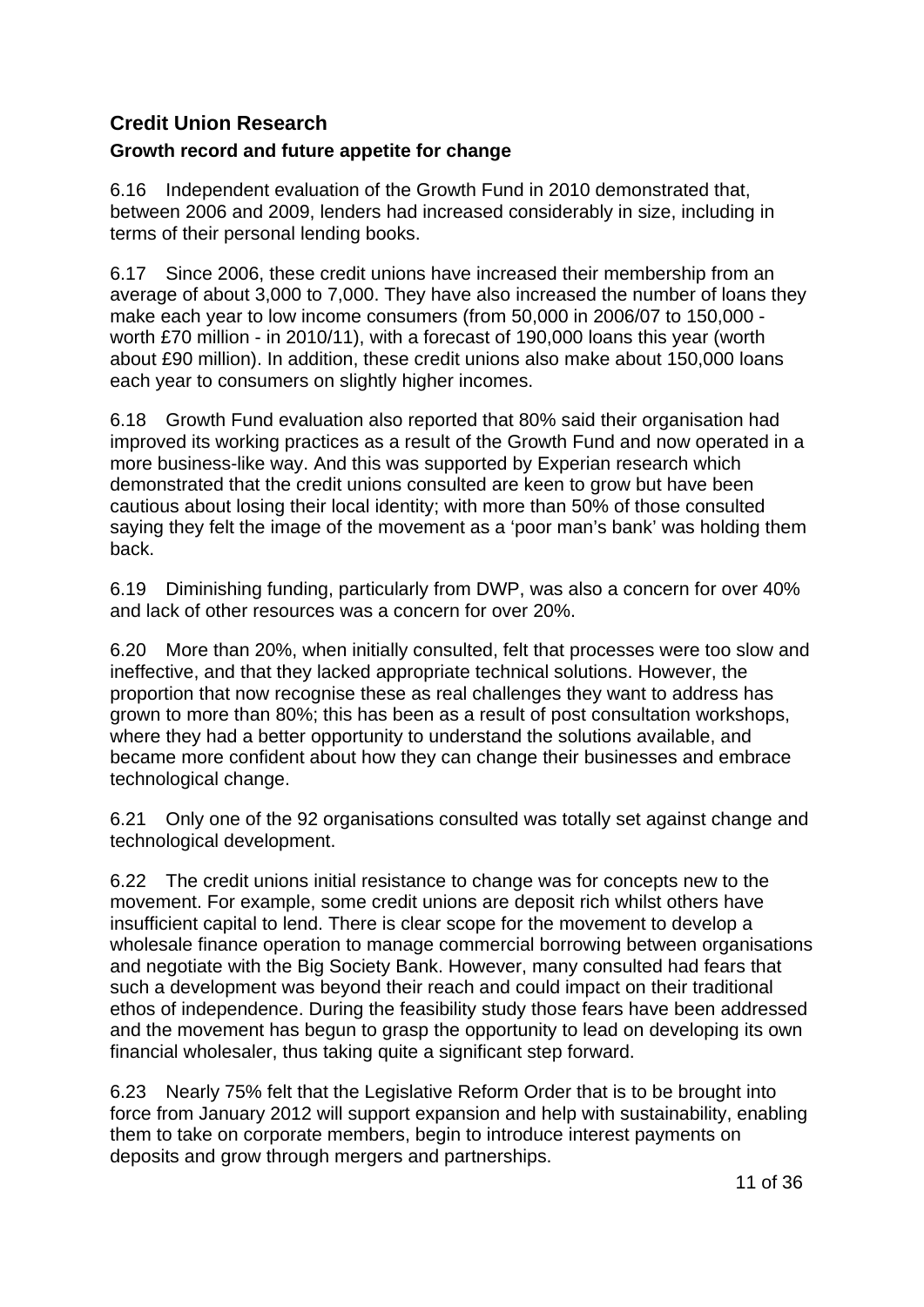<span id="page-11-0"></span>6.24 Many also felt that Government could assist in a number of ways other than funding, the most popular being to help raise awareness (60%) and to facilitate links to other partners such as the Post Office (40%).

## **Financial sustainability**

6.25 Evaluation of the Growth Fund and Experian research both demonstrate that the current credit union model is not financially sustainable. Both identified that cost structures are high, that interest on loans is significantly lower than charged by other sub prime lenders, and that the gap between cost and income needs to be bridged.

6.26 The credit unions examined as part of this feasibility study have grown considerably through Government subsidy and they have generally managed repayment delinquency well, but the current model remains sub-optimal and significant change to business models, customer profiles, and infrastructure support are required if they are to become more financially sustainable.

6.27 During consultation the third most popular means quoted by credit unions for achieving sustainability, after improving processes, systems and marketing, was to increase the maximum rate at which interest can be charged on loans.

# **7 Financial Modelling and Sensitivity Analysis**

7.1 Financial models were constructed to test the effects of modernisation and expansion on a sample group of credit unions selected. The models were populated with business and financial data from the accounts of those credit unions, and this was supplemented with detailed process and transaction costs acquired during field work. The models were subjected to some sensitivity testing.

7.2 Three scenarios were examined in detail. The first looked at the effects of 'doing nothing'. The second looked at what impact the proposed modernisation and expansion program might have on the selected core of relatively ambitious credit unions. The third looked at what impact an increase to interest rates on loans might have in addition to the proposed modernisation and expansion programme.

## **The 'do nothing' scenario**

7.3 In recent years DWP has ceased to fund 55 credit unions for poor performance, of these 25 have closed or been forced to merge to avoid closure.

7.4 This scenario assumes that credit unions would entrench and recast their business to absorb the impact of an increasing funding gap. An increase in loan interest rate alone to 3% from April 2013 does not generate sufficient additional income to balance the books, in fact the trading losses continue to increase year on year from £11.1 million to £18.9 million in March 2021. Membership could reduce by 40%, loans to poorer Tier lll customers would fall by about £14 million each year, and a proportion of credit unions would be likely to close - leaving large areas of the country with no coverage.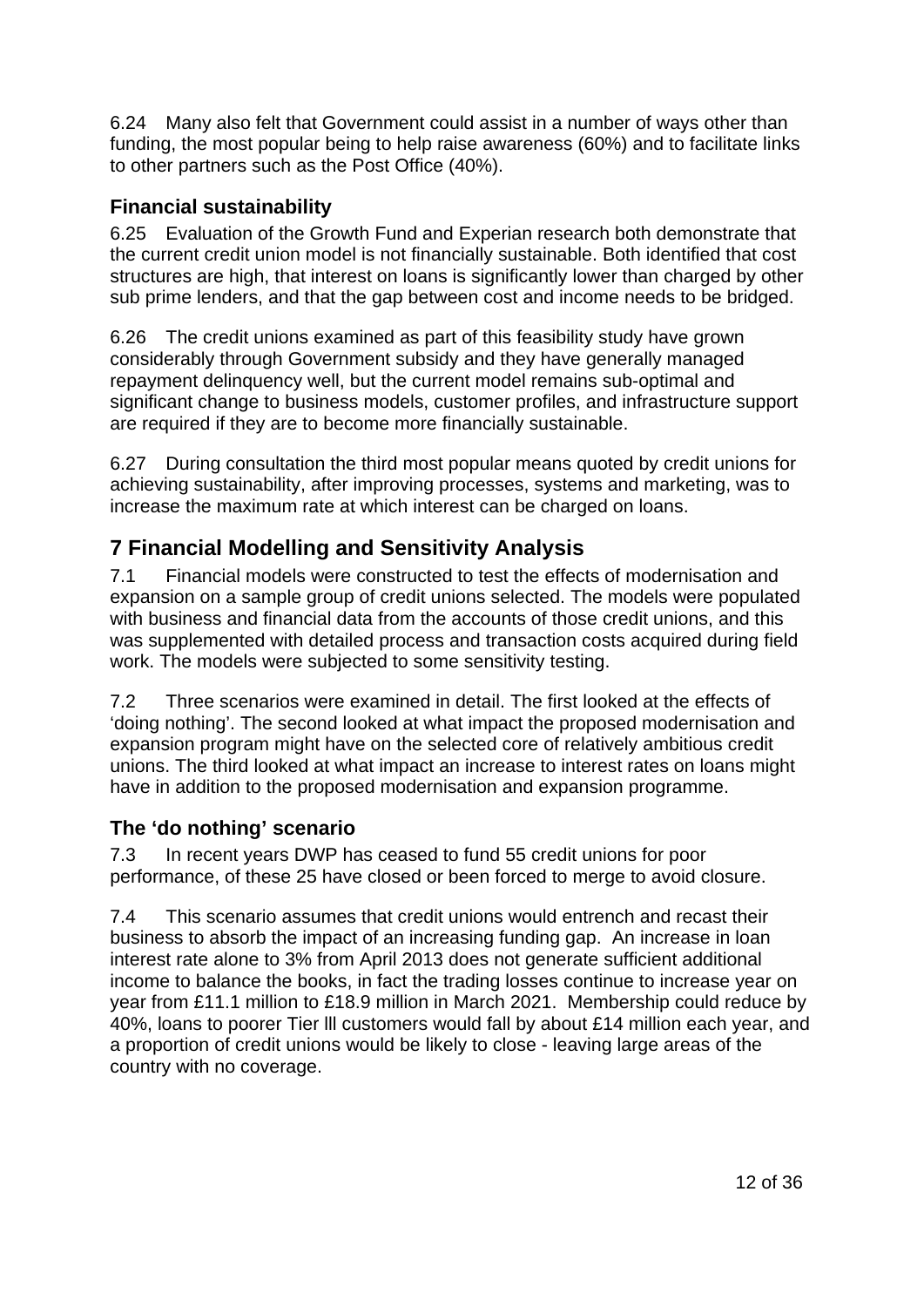## <span id="page-12-0"></span>**The 'modernisation and expansion' scenario**

7.5 The Growth Fund has demonstrated there is a group of credit unions that are ambitious to grow. This scenario is based on delivering a project with a sizeable group that can demonstrate they are ready and able to change.

7.6 To modernise and expand credit unions will need to:

- Start taking immediate steps towards sustainability by working towards achieving cost reductions of approx 40% - the study shows this level to be possible
- Automate loan decision-making to improve speed of decisions, further reduce operating costs, and reduce the cost of bad debt
- Introduce IT support systems/platforms to provide the online banking, jam jar accounts, and automated savings and credit products that people want
- Deliver a national image building campaign to maximise customer awareness of the services that credit unions offer
- Work with landlords and other community businesses to increase membership and generate additional income
- Work with the Post Office to increase accessibility and membership.

7.7 The model shows that if selected credit unions achieve the levels of performance and cost reductions that we believe possible they could:

- Increase membership from 354,600 now to 1,720,700 by 2021
- Increase loan numbers from 138,500 now to 650,300 by 2021
- Increase loan value from £89,900,00 now to £443,600,000 by 2021
- Increase deposits from £113,900,000 now to £453,100,000 by 2021
- Increase trading deficit of  $-£11,500,000$  to  $£6,300,000$  by  $200/21$

7.8 To achieve these results they would need to:

- Reduce unit process costs by 40% by 2014/15
- Increase Tier ll members, loan values and savings by up to 20% pa
- Increase Tier lll member loans and savings by up to 15% pa
- Increase total membership by 1 million within 7 years

## **Estimated project costs from financial modelling**

7.9 The financial models in the report are based on real credit unions, and forecast expansion data. The costs to achieve the objectives using this model are estimated at £51 million over the SR10 period, including a contribution from credit unions as shown below. Other models would be likely to result in different costs and you would wish to consider different models in proposals on their merits. It is possible that delays could cause the project to run into SR14, but we do not anticipate any major additional costs for DWP or credit unions if that were to happen.

7.10 Estimated costs in the table below from April 2015 - March 2021 for ongoing lease, maintenance and further modernisation would be born by the credit unions as part of their ongoing business. DWP funding would cease in 2014/15, unless there were delays and funding within the £51 million estimate ran on beyond SR10 and there was scope after that period to continue funding the project.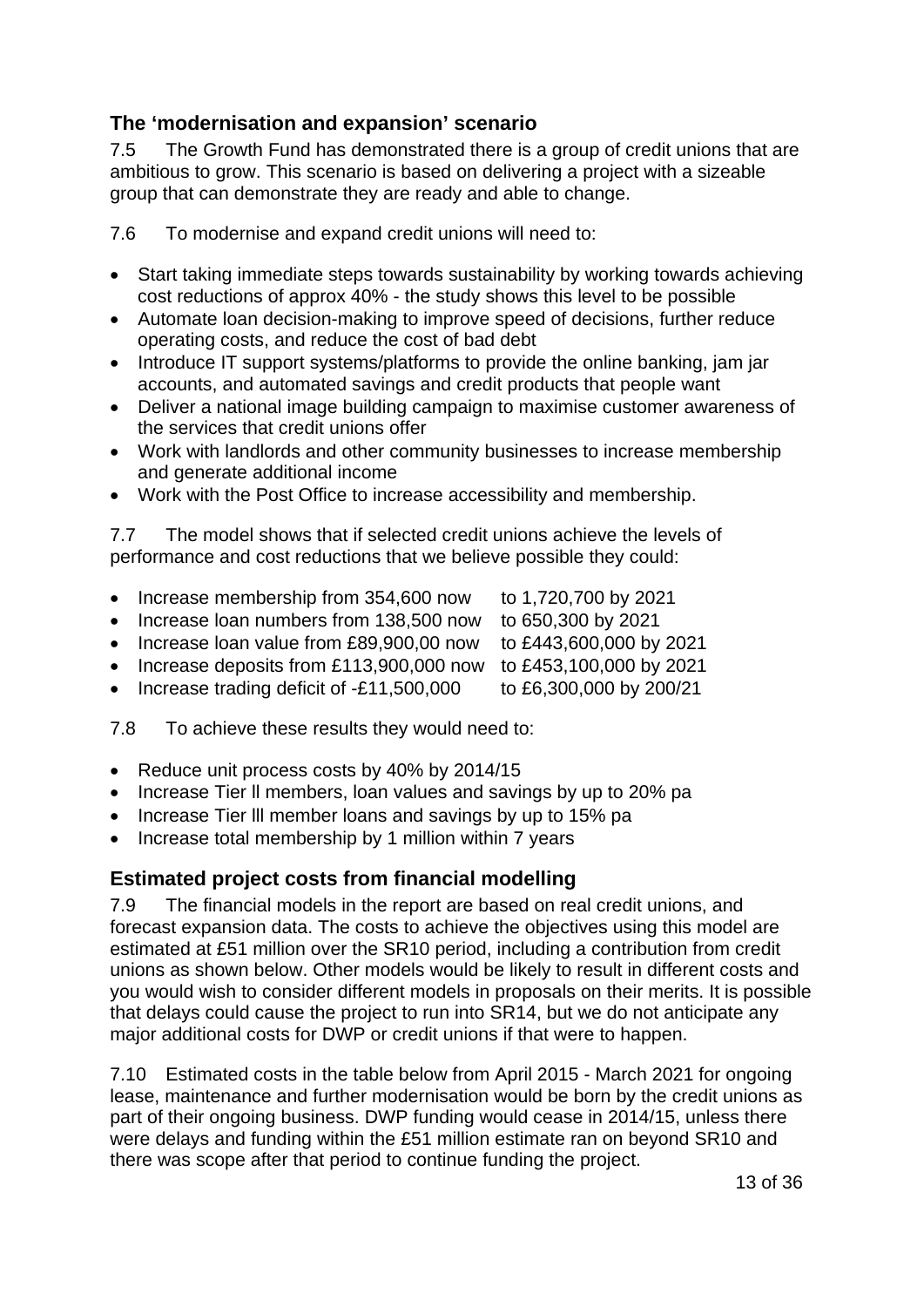## <span id="page-13-0"></span>**Project cost (£ millions)**

|                                | <b>SR10</b> |            | 2015 - 2021 |            |
|--------------------------------|-------------|------------|-------------|------------|
|                                | <b>DWP</b>  | C U Sector | <b>DWP</b>  | C U Sector |
| IT support                     | 9.0         | 3.0        | 0.0         | 1.0        |
| implementation                 |             |            |             |            |
| IT support maintenance         | 0.0         | 1.0        | 0.0         | 6.0        |
| National Image &               | 3.0         | 0.0        | 0.0         | 3.0        |
| Marketing                      |             |            |             |            |
| <b>Change in Credit Unions</b> | 23.6        | 0.0        | 0.0         | 0.0        |
| <b>Project Costs</b>           | 2.4         | 0.0        | 0.0         | 0.0        |
| 2011/12 costs                  | 13.0        | 0.0        | 0.0         | 0.0        |
| Total                          | 51.0        | 4.0        | 0.0         | 10.0       |

## **The impact of other factors on the credit union sector**

7.11 Assuming that the sector can make the necessary changes to modernise and expand their business, they will need to compete in the market place for deposits and investment. This will mean that they need to declare interest or dividend rates for savings. If a rate of 1.5% is paid on savings the movement becomes more or less sustainable by 2020/21.

7.12 We recognise that as we have only modelled loan income within the model, it is possible there will be other services that credit unions offer that could make surplus/losses and this will impact on the overall figure: for e.g. RSLs subsidising jam jar accounts for their tenants to ensure payment of rent when welfare reforms are introduced could create a net surplus for credit unions.

## **Credit Union interest rates**

7.13 Credit unions are currently limited to a 2% per month interest rate cap (26.8% APR). They are serving some of the hardest and most expensive to serve people and struggle to be sustainable. Maintaining this interest rate means that even after process improvements and infrastructure change credit unions will not be able to generate sufficient income to cover the cost of making small sum, low income loans.

7.14 We have recommended that you consider increasing the interest rate cap for credit unions. For business modelling purposes we have assumed that an interest rate change can be achieved by April 2014 and that increased charges would only be applied to lower value loans i.e. < £1,000. The table below demonstrates how an increase in loan interest rates has an immediate impact with the sector beginning to operate from a surplus position after 2015/16.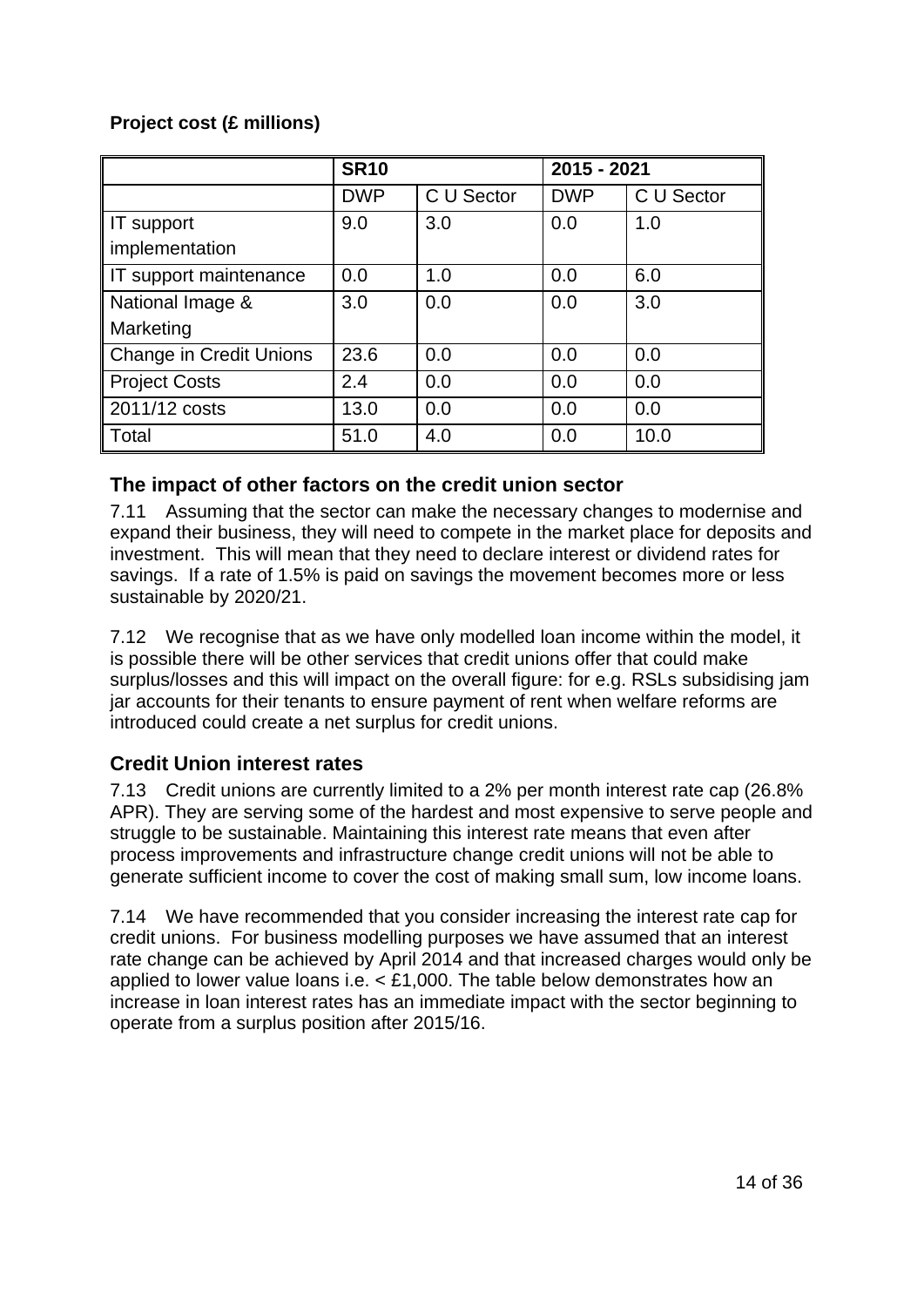| Income &<br><b>Expenditure</b>      | 11/12          | 12/13  | 13/14   | 14/15  | 15/16  | 16/17  | 17/18 | 18/19 | 19/20 | 20/21 |
|-------------------------------------|----------------|--------|---------|--------|--------|--------|-------|-------|-------|-------|
| Interest on low<br>value loans (%)  | $\overline{2}$ | 2      | 2       | 2.5    | 2.5    | 2.5    | 2.5   | 2.5   | 2.5   | 2.5   |
| Surplus/Loss on<br>trading activity | $-11.5$        | $-9.3$ | $-10.2$ | -6     | $-3.5$ | $-0.2$ | 1.1   | 2.9   | 4.8   | 6.3   |
| Interest on low<br>value loans (%)  | 2              | 2      | 2       | 3      | 3      | 3      | 3     | 3     | 3     | 3     |
| Surplus/Loss on<br>trading activity | $-11.5$        | $-9.3$ | $-6.2$  | $-3.3$ | 0.2    | 4.3    | 6.4   | 8.9   | 11.5  | 13.8  |

#### **Impact of increasing interest rates on loans from 15/16**

7.15 Interest/dividend rates on savings are in the model at 1.5%, but the majority of credit unions currently pay nothing. If it were necessary to increase this to 2.5% to remain competitive and attract capital then there would be a commensurate increase in losses.

7.16 Any increase to the loan interest charged affects the customer. The table below demonstrates the additional charges a customer would pay for a low value loan if it was decided that increasing the rate were appropriate.

| Loan repaid over 12<br>months | Interest rate charged pcm |        |        |  |  |  |  |  |
|-------------------------------|---------------------------|--------|--------|--|--|--|--|--|
|                               | 2%                        | 2.5%   | 3%     |  |  |  |  |  |
| £400                          | 54.01                     | 67.94  | 82.19  |  |  |  |  |  |
| £600                          | 81.01                     | 101.91 | 123.29 |  |  |  |  |  |

#### **Total interest charged on low value loan**

7.17 The table at paragraph 7.16 shows interest charged on a £400 loan to be £82.19 using a rate of 3% pcm over 52 weeks, which would still compare very favourably to the interest charge of over £300 on a similar loan from a leading home credit lender.

7.18 In 2014/15 the financial model demonstrates that the total cost of loan processing and credit control is £11.9 million. Charging 2.5% or 3% pcm would generate £13.2 million or £16 million, respectively, in interest repayments over the same period.

7.19 To achieve a better balance between sector sustainability and additional costs for low income people we are recommending that you consider whether credit unions could be allowed to charge a maximum interest rate of up to 3% pcm. The change to legislation could be permissive so that individual credit unions could decide what rate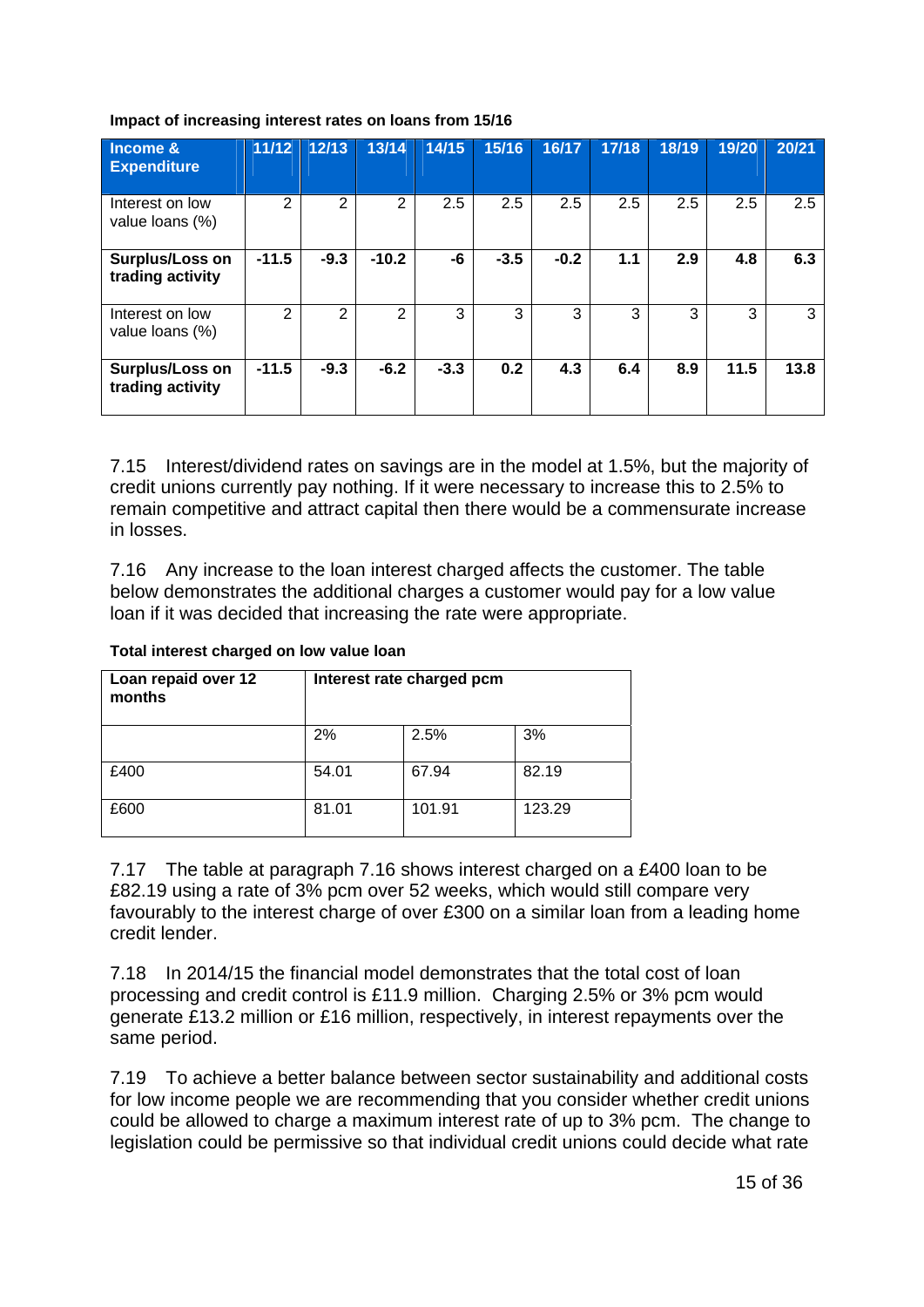<span id="page-15-0"></span>it would be appropriate to charge in the circumstances that prevailed, and it would enable the sector to achieve financial stability and end its dependence upon grant funding.

## **Sensitivity testing of the model**

7.20 All models are based on a series of assumptions. It is important to understand the impact of under achievement against these assumptions.

7.21 Testing the model by flexing the expected change downwards in key variables by 10% shows where the key strains are likely to be – and thus the most important areas to set Key Performance Indicators to manage outcomes. These tests were applied to models based on the current 2% pcm interest rate, not the potential 3% rate.

7.22 Missing cost reduction targets by 10% sees the trading loss of £1.2m in 2020/21 increase to £6.3m, making it very difficult for credit unions to become sustainable in the long term. This is a particular issue in the latter years when the number of members and loans are significantly higher than the current rate.

7.23 Missing customer growth targets by 10% will mean that there would be around 100,000 less members by 2020/21. If the reduction in growth were split evenly between Tier II and III customers this could have the effect of turning the small forecast trading deficit in 2020/21 into a small surplus, because the number of loss making Tier III loans would be reduced.

7.24 The full detail of the financial models is presented at **Annex A**.

# **8 The Case for investment**

8.1 Whilst we advise that it will be difficult to achieve the objectives you wish to the timescale in the ToR, we think that without increasing the interest rate cap it could be possible for up to 60 selected credit unions to provide the services you wish to a million more low income consumers and for them to at least come close to balancing income and expenditure within 7 to 10 years.

8.2 We also advise that there is an opportunity for these credit unions to develop additional income streams which could, potentially, enable them to further bridge the gap between income and expenditure within 7 to 10 years, but again we stress that can be no guarantee that they will achieve long term sustainability with this model.

8.3 In return for the investment modelled it could be possible to achieve the following results over the full ten year period of the financial model:

- 8.3.1 There could be potential interest repayment savings of £0.9 billion compared to high interest payments for low income consumers
- 8.3.2 There could be a full range of suitable financial services available to a million more people on low incomes from providers that research indicates they would be willing to sign up with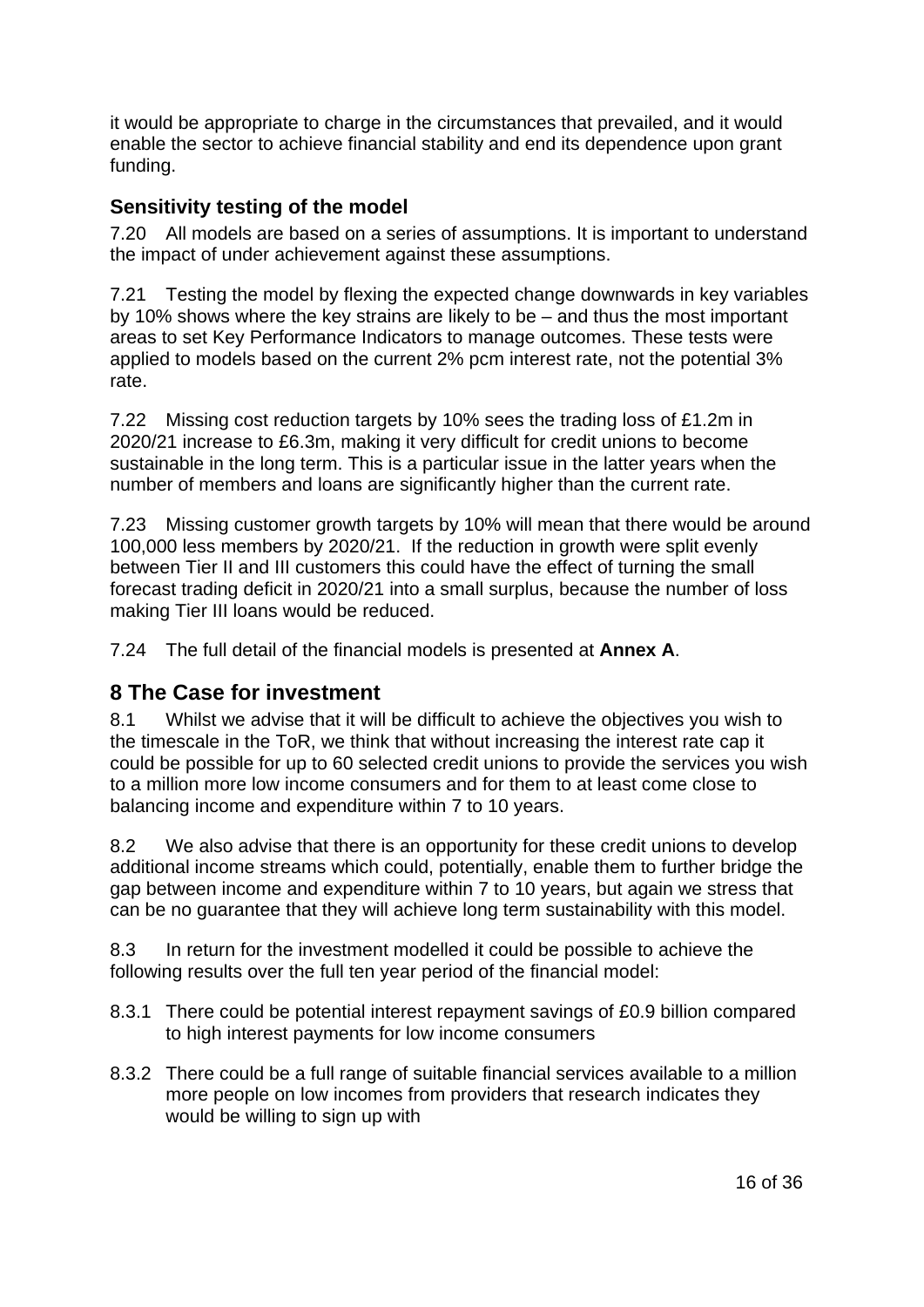- 8.3.3 These financial services could be available to benefit claimants and although the number of Universal Credit claimants who may use the services may not be great, those who do will be amongst those with the greatest need
- 8.3.4 You will have provided the selected, potential maximum of 60 credit unions with the opportunity to get close to financial sustainability
- 8.3.5 You will have provided the opportunity for other, less well developed credit unions to move to the financial systems and infrastructure they will need to move to at some point in the future if they are to grow. It will not be possible to insist that credit unions outside the project change as you wish but you could have left a valuable legacy that enables others to move forward when they are ready to do so.

8.4 At this stage it could be possible to complete the project by the end of SR10 and leave the credit unions to carry on expanding their business and bridging the, by then, much reduced revenue gap by providing additional services to landlords, etc, to increase their income. However, if there were delays to the project we think that some of the work of the project could spill over into SR14. In this case we think the most likely breakdown of costs would be to spend about 80% of the cost in SR10 and the balance of 20% in the first two years of SR14.

8.5 The model does not anticipate that government will fully subsidise the gap between income and expenditure for the credit unions in the financial model. This is, in part, because we think they should be asked to find ways of bridging some of the gap themselves, which could be by working to increase earned income from business partners, increasing their productivity and issuing more loans than forecast, or if necessary using small sums from their reserves rather than continue to rely on grant funding.

8.6 Our assumption is that, without an increase to the interest rate, by 2020/21 they should be able to increase income to the point where they can get close to bridging the gap, and we think it important they be set this challenge irrespective of a decision on interest rates.

8.7 There is significant risk in this approach. Market conditions are volatile and difficult to predict; the financial model is only a model, and the real appetite of credit unions is still to be proven. If the project were to go well these results would be possible, but if there were delay or under achievement it may not be possible to achieve financial sustainability. To mitigate these risks we would suggest that government manages the project on a staged basis, with next step investments only following prior success and achievement.

8.8 The proposition could also be de-risked by considering removing the current constraints on income earning capacity: i.e. allowing a small increase in the rate of interest that credit unions may charge.

8.9 If the proposed approach of supporting significant change and expansion were considered too high risk, it is nonetheless likely that government will need to provide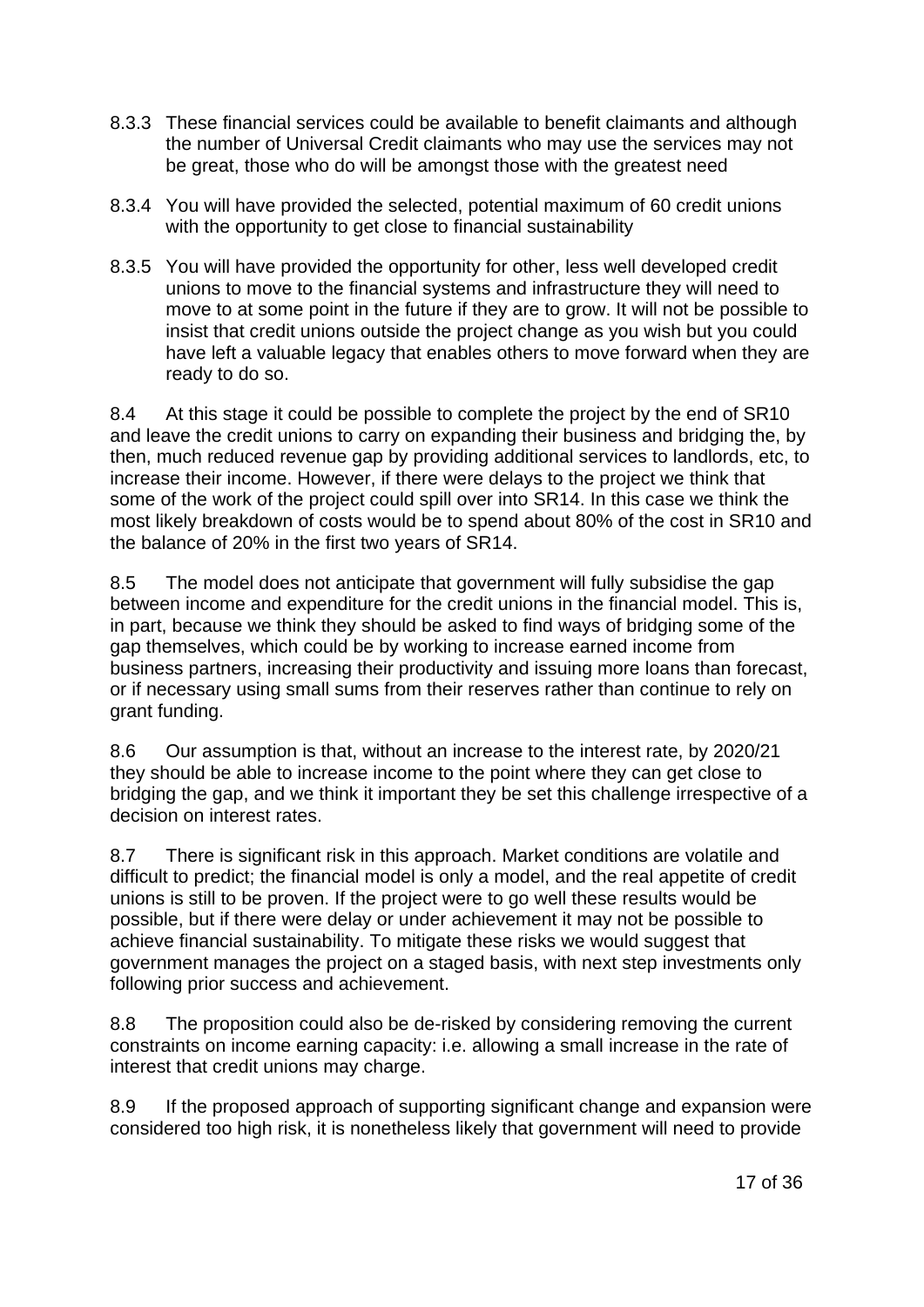<span id="page-17-0"></span>some continued support for credit unions for a period of time, because after six years of substantial government funding they have come to rely on this support.

8.10 A complete withdrawal of government subsidy is likely to stifle capacity in this market.

8.11 This judgement is supported by the evidence from the 55 credit unions from which government support has been withdrawn. Of theses 25 have either closed their doors, or been forced to merge to avoid closure.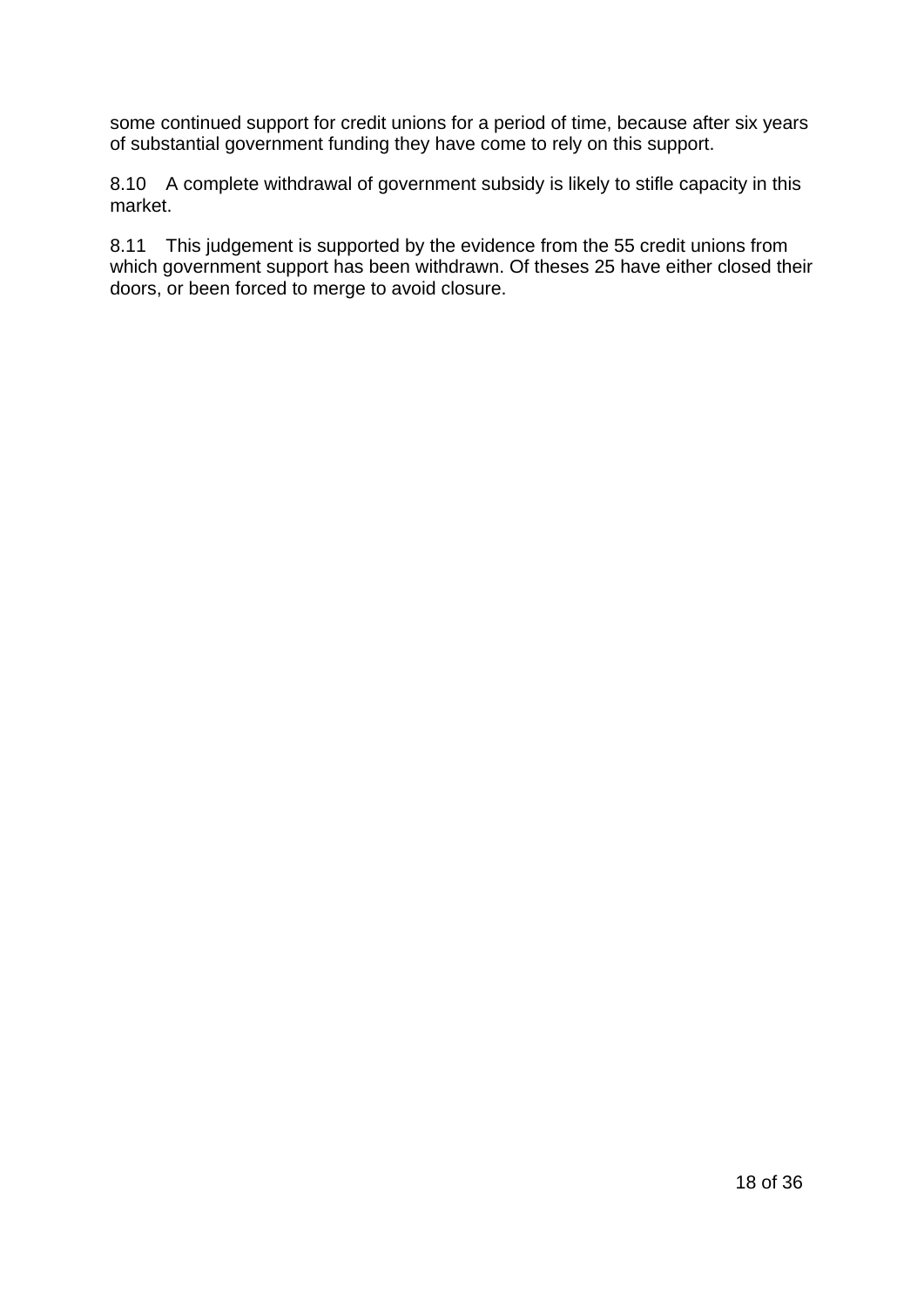# <span id="page-18-0"></span>**9 The way forward**

9.1 If it is agreed that a project to continue the development and expansion of the services and financial sustainability of a selected group of credit unions could be a worthwhile investment, we would now like to advise on how a project should be taken forward.

## **Selecting credit unions that will perform and provide value for money**

9.2 There are currently 80 Credit Unions and 10 Community Development Financial Institutions (CDFIs) contracted to deliver financial services. We think this is too many and unlikely to provide value for money in the future.

9.3 You should consider only supporting those credit unions and CDFIs that are 100% signed up to, and ready to make the changes we discuss in this report. To achieve this you will want to select the credit unions you work with in future very carefully. We have considered what a selection process might look like and include the following for illustrative purposes, rather than to specify what credit unions may do: i.e. to join a project credit unions should be able to prove they:

- 9.3.1 have re-engineered their business operating models and reduced their costs to acceptable levels as a result
- 9.3.2 have re-organised their business to make better use of resource saved through re-engineering: for example by moving resource to provide income earning services to RSLs on a fee charging basis or to making more loans
- 9.3.3 have plans to move to automated loan decision making systems to reduce their operating costs and to reduce loan delinquency
- 9.3.4 have appointed a professional, qualified director to their board to ensure board members understand the financial position of their organisation, and make decisions that will reduce expenditure and increase income from lending to improve financial stability
- 9.3.5 have plans to expand to serve a larger and more diverse geographical community (including tenants of RSLs that may have become corporate members of credit unions) with a wider range of products and services; this should include working with advisers in Jobcentre Plus offices and with DWP Work Programme providers
- 9.3.6 are ready and signed up to moving to the type of automated IT platforms required to deliver the fully featured accounts with web and digital access, 'jam jar' and automated lines-of-credit services required
- 9.3.7 are ready and signed up to pay fees to POL for service delivery across POL counters: growth forecasts in the business model from 2014/15 are partly dependent on new members being attracted to credit unions as a result of links with POL
- 9.3.8 are ready and signed up to promote a new professional image and to market their services to the mid income level consumers required to capitalise the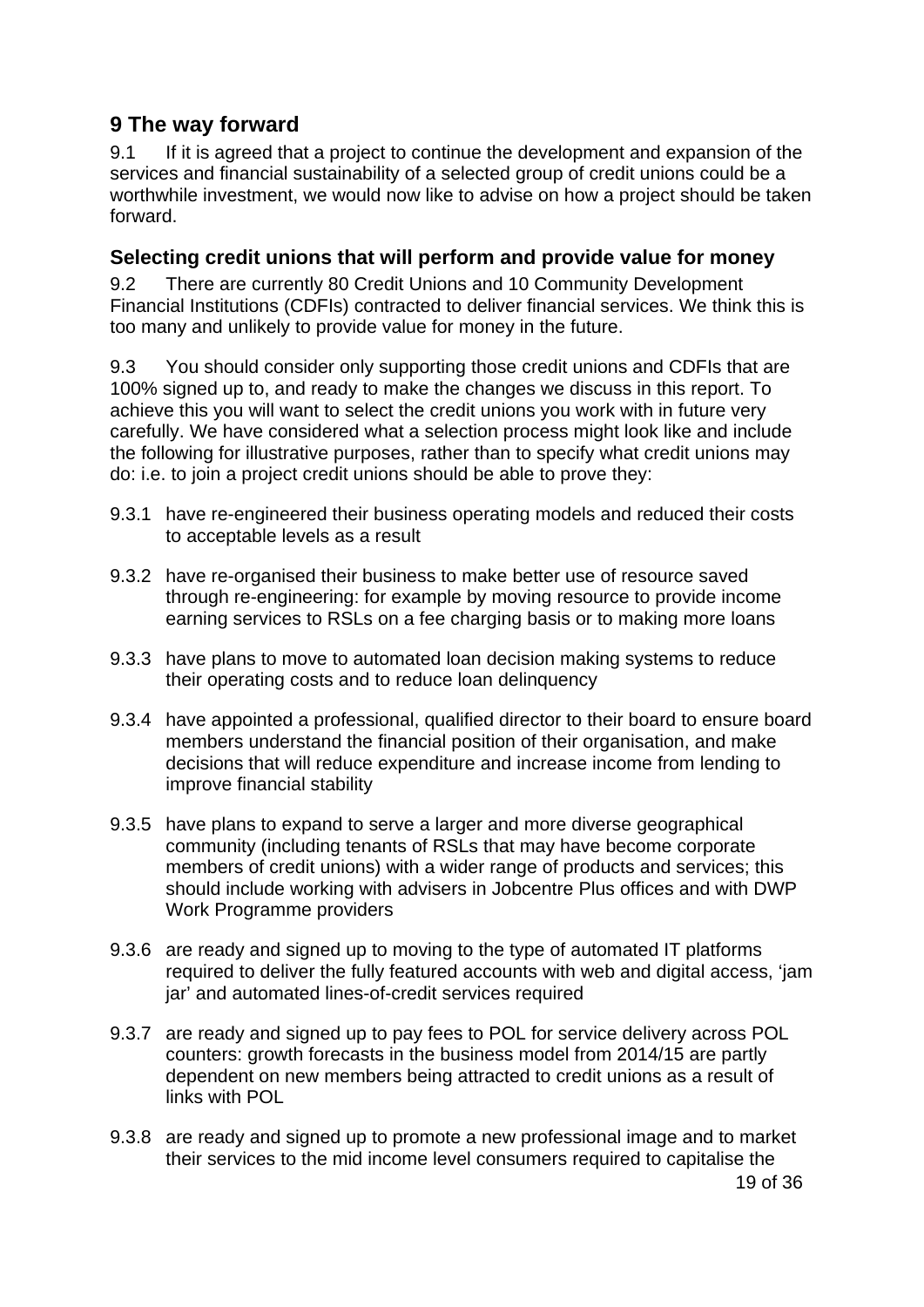<span id="page-19-0"></span> forecast increase in lending that is required to work towards financial sustainability. It is the higher income from lending to a wider group of customers that will enable credit unions to improve their profit and loss and achieve sustainability.

9.4 Using these criteria we identified a sample of credit unions and conducted business modelling that informed the figures in this report. This sampling was conducted for illustrative purposes only, a full and final selection will be required to be held in accordance with UK Government procurement rules and EU State Aid rules.

9.5 Feasibility study research identified that many credit union sector processes were inefficient, often but not entirely due to systems limitations. To begin to address this, the project team implemented a programme of change and process improvement that will benefit the sector irrespective of the outcome of the feasibility study.

# **10 Managing highly focussed change and expansion**

10.1 We advise that, in general, project resource should be committed on the evidence of agreed results rather than by paying for services in advance. Money should not be committed to new stages until there is clear evidence that each preceding stage has been fully and successfully completed.

10.2 By adopting and maintaining such a robust project discipline it should be possible to manage the risks associated with credit unions not delivering, to have early warning of any issues, and to restrict any financial loss to a minimum.

# **11 Recommendations**

Having weighed up all of the factors and balances in the report we make the following recommendations:

11.1 The indicative model we have built could proceed with some chances of success for a total cost estimate of £51 million, of which £13 million is actually being spent in the current financial year and £38 million would be required for 2012 to 2015. There is some risk that delays could cause the project to run into 2015/16 but we do not think this need have major implications for the total estimate if the project is managed as we suggest.

11.2 The project should only proceed of the basis of the tight project management discipline we have outlined to maximise the chance of success and to minimise the risk of financial failure

11.3 Money should not be invested in expensive systems procurement until there is evidence of necessary change and commitment from the credit unions

11.4 Credit unions should be required to make a financial contribution to the actual cost of systems infrastructure change to demonstrate their commitment.

11.5 Relevant Government departments work together, and with the credit union sector to consider increasing the maximum rate of interest charged on loans to 3% pcm on the receding balance, whilst insisting that credit unions simultaneously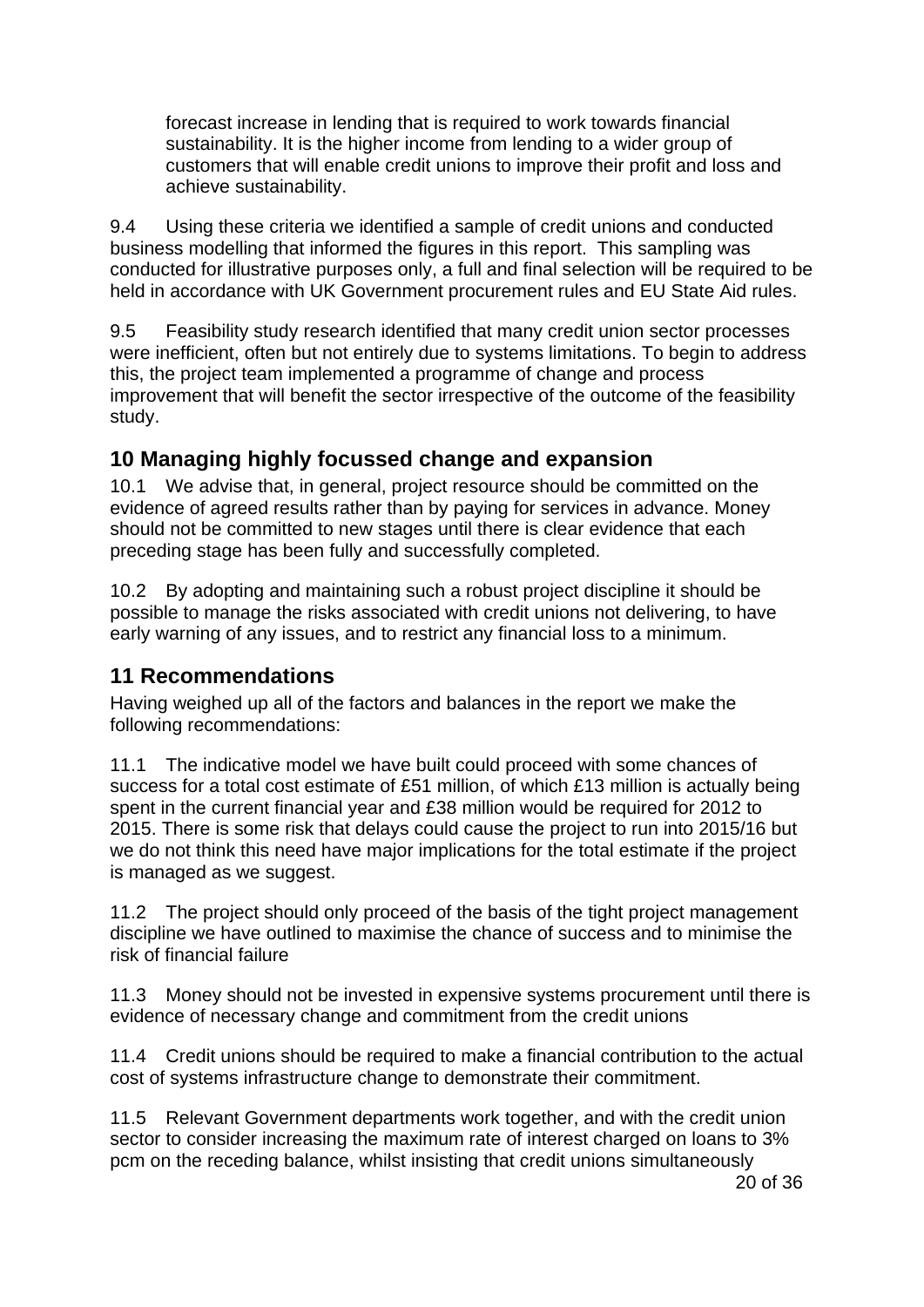<span id="page-20-0"></span>demonstrate they have changed and reduced their operating costs to avoid placing an increased burden on low income consumers rather than taking responsibility for change themselves.

11.6 The credit union sector should press ahead with plans to develop its own financial wholesale operation so that it can speak to Big Society Capital and other funding organisations as one 'organisation' large enough for investors to be interested in. This will be an area for further discussion with the sector but is beyond the scope of this report.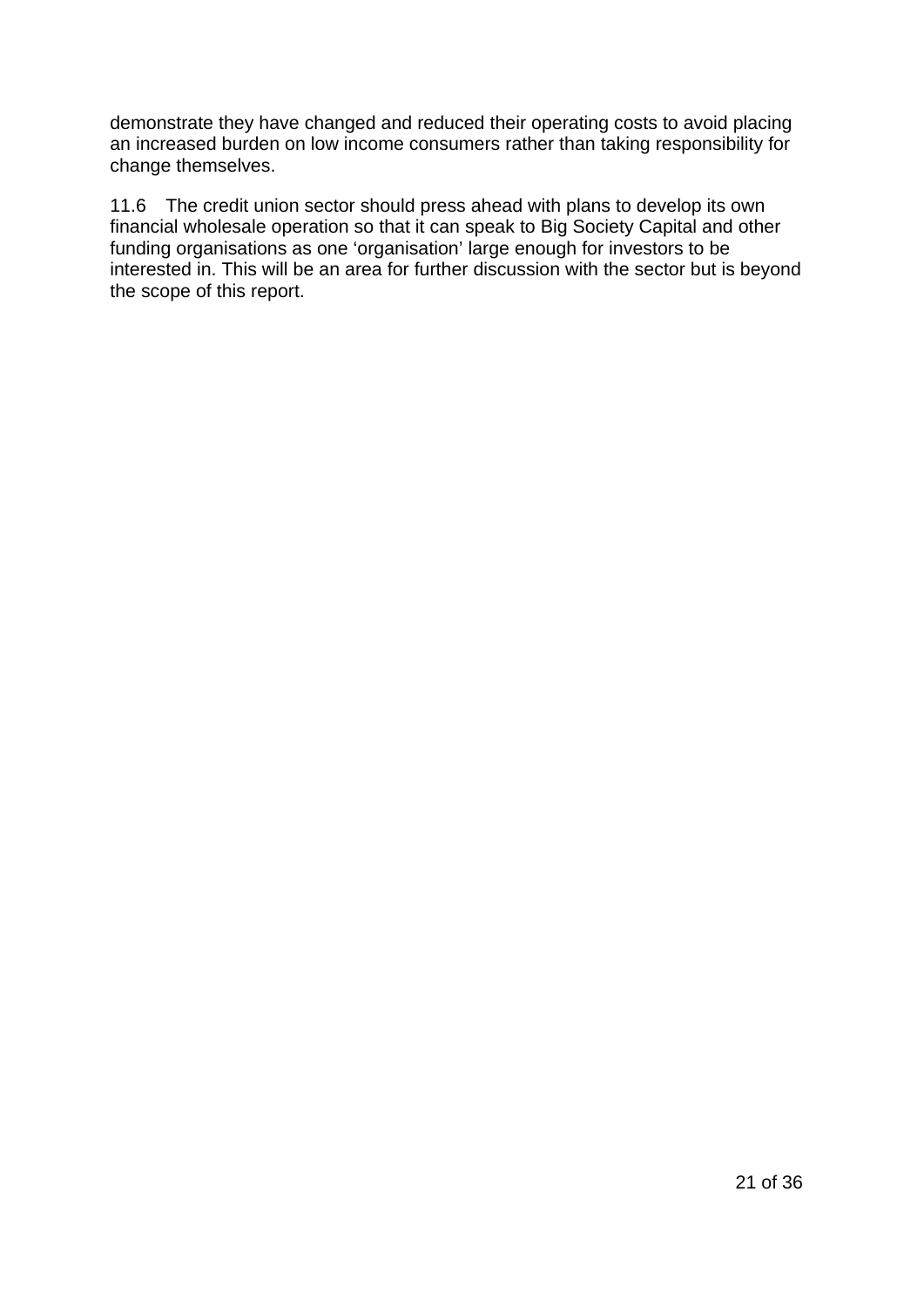# **Annex A - Financial Modelling and Sensitivity Analysis**

1. Three principal scenarios for moving forward were examined in some detail. The first looked at the effects of doing nothing. The second looked at what impact a modernisation and expansion program might have on a suitable core group of relatively ambitious credit unions. The third looked at the potential for raising the cap on interest rates in conjunction with the modernisation and expansion program.

## **The Financial Model**

2. The credit union movement is made up of over 400 organisations of various sizes and ambitions. It is therefore impractical to consider that any change programme could be implemented across all of them.

3. The Growth Fund has demonstrated there is a group of credit unions that are ambitious to grow. Therefore financial modelling is based on delivering a project with a sizeable group that can demonstrate they are ready and able to change.

4. Given the current diversity of credit unions, it was considered necessary to look at conducting the project in 2 stages:

- Stage 1, consisting of a select group of pathfinder credit unions: those most ready to adopt wholesale expansion and modernisation plans,
- Stage 2, consisting of a further select group of those who need to undertake some basic changes prior to becoming accepted on the scheme.

5. Stage 1 credit unions are likely to be ready to enter a full change programme from 2012, with Stage 2 following on up to a year behind. We have used this as the baseline for modelling the results for both scenarios.

6. In general, Stage 1 credit unions are larger, with a mixed client base, giving them a good business foundation to build upon. They tend to operate more commercial decision making processes than Stage 2, but their costs and delinquency are higher because their IT systems are not interactive and cannot 'talk' directly to the banks with whom many of their members currently transact their current account business.

7. Stage 2 credit unions are younger. They are typically able to operate good and cost effective processes and maintain a lower rate of delinquency because their members transact directly with the credit union, which is able to recover loan repayments at source. The main sustainability issues for Stage 2 are that they currently service too high a proportion of Tier III customers, and consequently have lower average loan sizes and incomes, and lower savings levels.

8. For Stage 1 and 2 we have assumed a starting point of £428 for a Tier III loan, the Growth Fund average, and £1000 for a Tier II loan.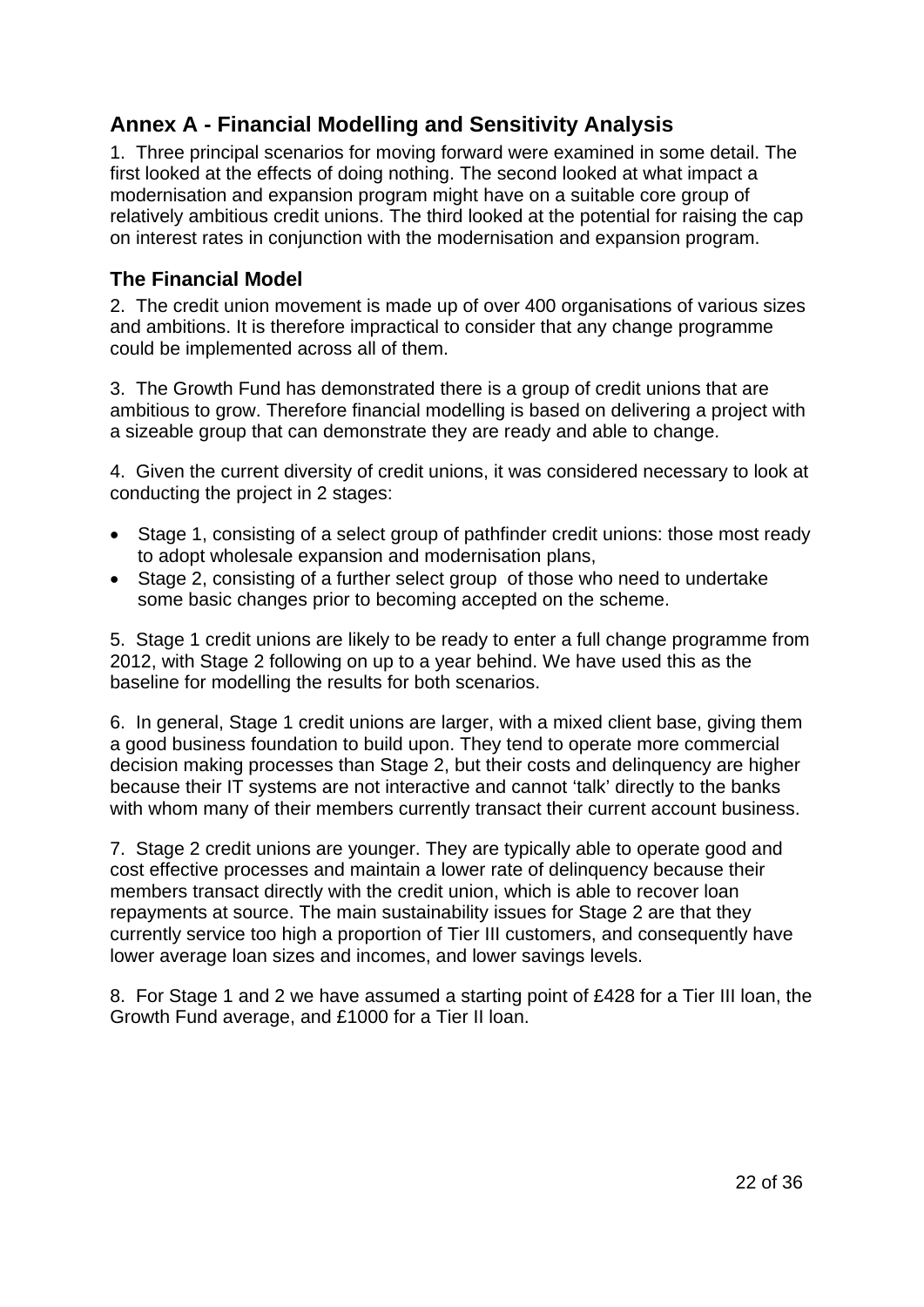| <b>Starting point (model starts</b><br>FY10/11) | <b>Stage 1</b> | <b>Stage 2</b> |
|-------------------------------------------------|----------------|----------------|
| <b>Members</b>                                  |                |                |
| Tier <sub>3</sub>                               | 87,791         | 124,836        |
| Tier <sub>2</sub>                               | 65,094         | 45,720         |
| Total                                           | 152,885        | 170,556        |
| Loans numbers                                   |                |                |
| Tier 3                                          | 23,938         | 51,808         |
| Tier <sub>2</sub>                               | 34,298         | 15,850         |
| Total                                           | 58,236         | 67,658         |
| Loan Values (£)                                 |                |                |
| Tier <sub>3</sub>                               | 10,245,513     | 22,173,837     |
| Tier <sub>2</sub>                               | 34,297,676     | 15,850,454     |
| <b>Total</b>                                    | 44,543,189     | 38,024,291     |
| Savings value (£)                               |                |                |
| Tier <sub>3</sub>                               | 6,584,303      | 9,362,681      |
| Tier <sub>2</sub>                               | 52,856,405     | 37,124,846     |
| <b>Total</b>                                    | 59,440,708     | 46,487,527     |
|                                                 |                |                |
| Other Assets (£)                                | 6,224,856      | 5,017,637      |
| <b>Loans/Asset Ratio</b>                        | 0.68           | 0.74           |
| Cost of Loan per loan (£)                       | 106            | 102            |
| <b>Cost of Credit control per</b>               | 60             | 25             |
| loan (£)                                        |                |                |

#### **Figure 1: Starting point for Stage 1 and 2 credit unions in the project**

## **The 'do nothing' scenario**

- 1. National credit union membership has grown at a rate of just under 10% a year between 2006 and 2010, excluding the effects of the Growth Fund. In the absence of any further outside intervention it is likely that the rate of growth could stabilise at around this rate and the underlying growth rates for savings and loans on this basis would be below membership growth rate, at about 7%.
- 2. Figure 2 illustrates the levels of reliance on increasingly hard to find grant income to balance its books to finance the level of underlying growth we expect to exist. Purely on the loan and membership activities we are looking at in the expansion plan, we might expect to see a funding need of nearly £182m by 20/21.
- 3. This reflects a much slower growth pattern of an average of 50,000 members or less each year, and would quite possibly mean that the imbalance between Tier II and Tier III customers would not be addressed for the newer Stage 2 credit unions.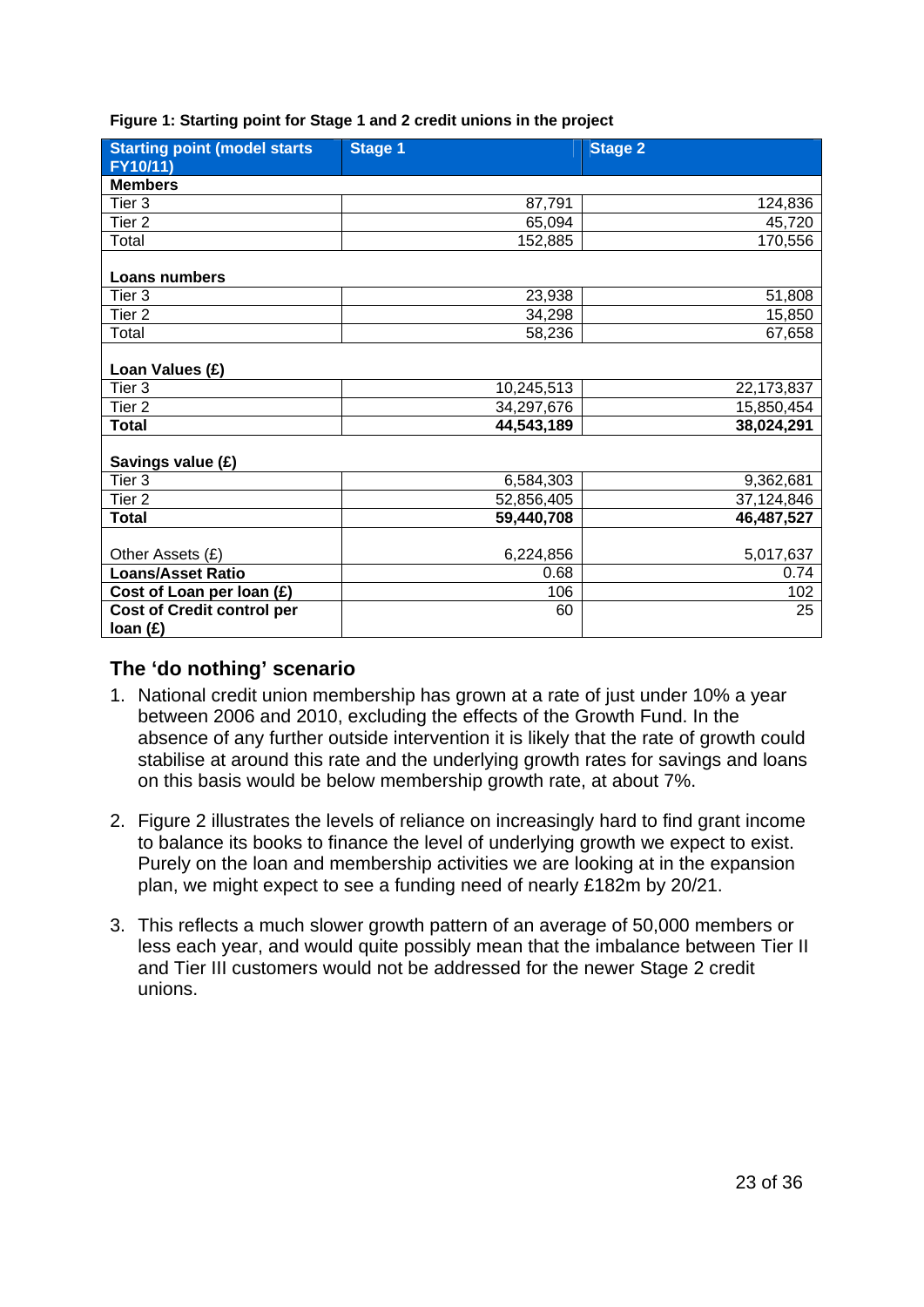|                                                | Mar11   | Mar12   | Mar13   | Mar <sub>14</sub> | Mar15   | Mar16   | Mar17   | Mar <sub>18</sub> | Mar <sub>19</sub> | Mar <sub>20</sub> |
|------------------------------------------------|---------|---------|---------|-------------------|---------|---------|---------|-------------------|-------------------|-------------------|
| Surplus/Loss<br>all activity<br>$(\text{Ems})$ | $-11.5$ | $-13.9$ | $-14.6$ | $-15.5$           | $-16.9$ | $-18.4$ | $-20.1$ | $-21.9$           | $-23.9$           | $-26.0$           |
| <b>Customers</b><br>(000's)                    | 354.6   | 388.7   | 426.2   | 467.2             | 512.2   | 561.5   | 615.6   | 674.9             | 739.9             | 811.1             |
| Loan Values<br>(£ms's)                         | 89.9    | 99.7    | 110.5   | 122.4             | 134.0   | 145.0   | 157.0   | 169.9             | 183.9             | 199.1             |

#### **Figure 2: Projected losses in 'Do Nothing' continued grant funding**

- 4. In reality, given the current funding landscape, it is likely that many individual credit unions will face severe financial difficulty, and pressure from the Financial Services Authority to reduce their loss making business or close.
- 5. Figure 3 illustrates a scenario where membership and loans are forced to drop to a level that halves the funding gap in the next few years. The relationship between Tier lll and Tier ll customers has been maintained, though it is recognised that many credit unions may try to hold Tier ll members whilst losing Tier lll members.
- 6. In this scenario membership drops by 40 per cent, Tier lll loans values fall by £14m and if this reduction translated into a commensurate reduction in credit unions about 40% of the credit unions identified as participants of the project may close leaving large areas of the country with little or no coverage.

|                                                | Mar <sub>11</sub> | Mar12  | Mar <sub>13</sub> | Mar14  | Mar15  | Mar16  | Mar17  | Mar18  | Mar <sub>19</sub> | Mar20  |
|------------------------------------------------|-------------------|--------|-------------------|--------|--------|--------|--------|--------|-------------------|--------|
| Surplus/Loss<br>all activity<br>$(\text{Ems})$ | $-10.7$           | $-9.0$ | $-8.6$            | $-6.6$ | $-7.5$ | $-6.0$ | $-5.8$ | $-5.7$ | $-5.3$            | $-5.2$ |
| Customer<br>total $(000's)$                    | 339.0             | 339.0  | 322.7             | 260.5  | 248.0  | 236.1  | 224.7  | 213.9  | 203.6             | 193.8  |
| Loan Value<br>total (£ms's)                    | 86.6              | 87.1   | 84.0              | 70.9   | 68.1   | 65.4   | 62.8   | 60.3   | 57.9              | 55.6   |

#### **Figure 3: Projected losses in 'Do Nothing' reducing grant funding**

## **Highly focussed change, modernisation and expansion model**

- 7. The Growth Fund has demonstrated that there is a tranche of credit unions that are ambitious to grow and the model for this option is based on taking forward a change program with Stage 1 and Stage 2 credit unions.
- 8. This model demonstrates the effects of operational cost reductions, centralised loan decision making, organisational change, customer expansion, the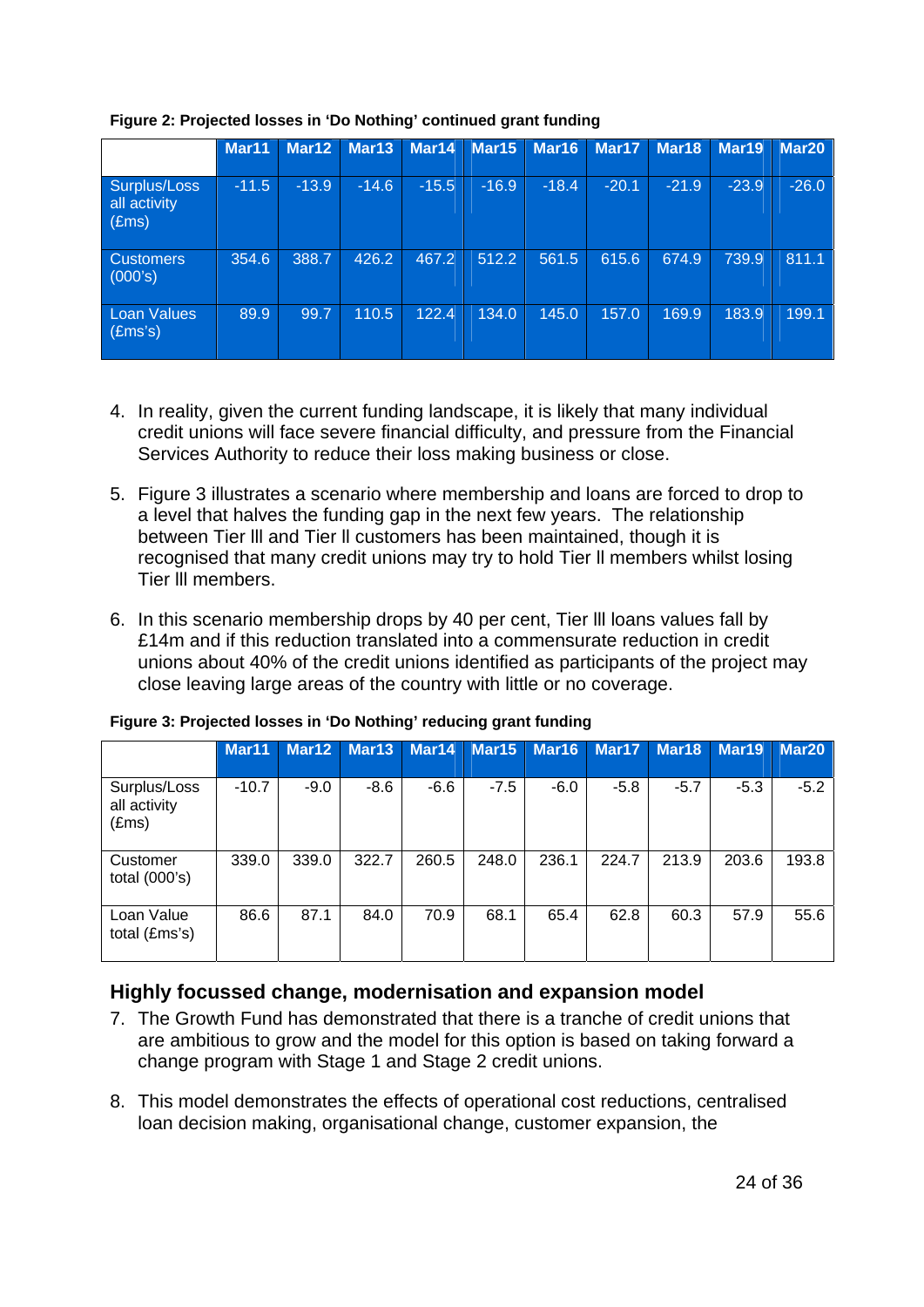introduction of automated systems and improved financial products, working with the Post Office, and improving the image of credit unions.

#### **Improved and common processes will provide immediate steps towards sustainability**

- 9. It is apparent that there is room for significant improvement in the processes many credit unions use for on-boarding, handing out loans and credit control/bad debts, especially in Stage 1. This is recognised by credit unions.
- 10. Improved processes are most likely to be achieved through a programme of sharing best practice and mentoring through the change. This part of the project could be implemented immediately and should have an impact on member credit unions within months of implementation. It should be a requirement of joining the expansion and modernisation project that costs for on-boarding, loans and credit control fall to, and remain within certain key parameters. It is expected that there would be an immediate and sustained fall in process costs as a result. In the medium term we expect this measure alone to reduce process costs by around 40 per cent.

#### **Economic conditions may hamper attempts to lower delinquency**

- 11. Following the approach of most financial institutions, forecasts in the model for delinquency rates on unsecured personal lending have been increased for the next few years before dropping back to normal levels. This is mainly due to the impact of the protracted slowdown of the economy.
- 12. To a certain extent some credit union customers may be shielded from a number of these impacts, especially those already on benefits. However, this model is not just about lending to people on benefits and planned changes to ESA and the move to Universal Credit may have an impact.

#### **Automated decisioning will improve speed and reduce bad debt**

- 13. Many loan decisions that are currently made by credit unions could be automated. This will have an impact on the throughput they can handle, the speed of handling and a lowering of bad debt risk.
- 14. Systems can be calibrated to the risk that individual credit unions are willing to take, though to maximise benefits it is felt that being part of the project will require a minimum level of usage (starting at say 30 per cent of decisions and rising to 50 per cent during the course of the project).
- 15. It is likely that this strand of the project will have two impacts. Firstly it will reduce the operational costs of making loans and bad debt costs. Secondly, it will cause a small, but significant, rise in average loan size, as some of the smallest and most risky loans are refused.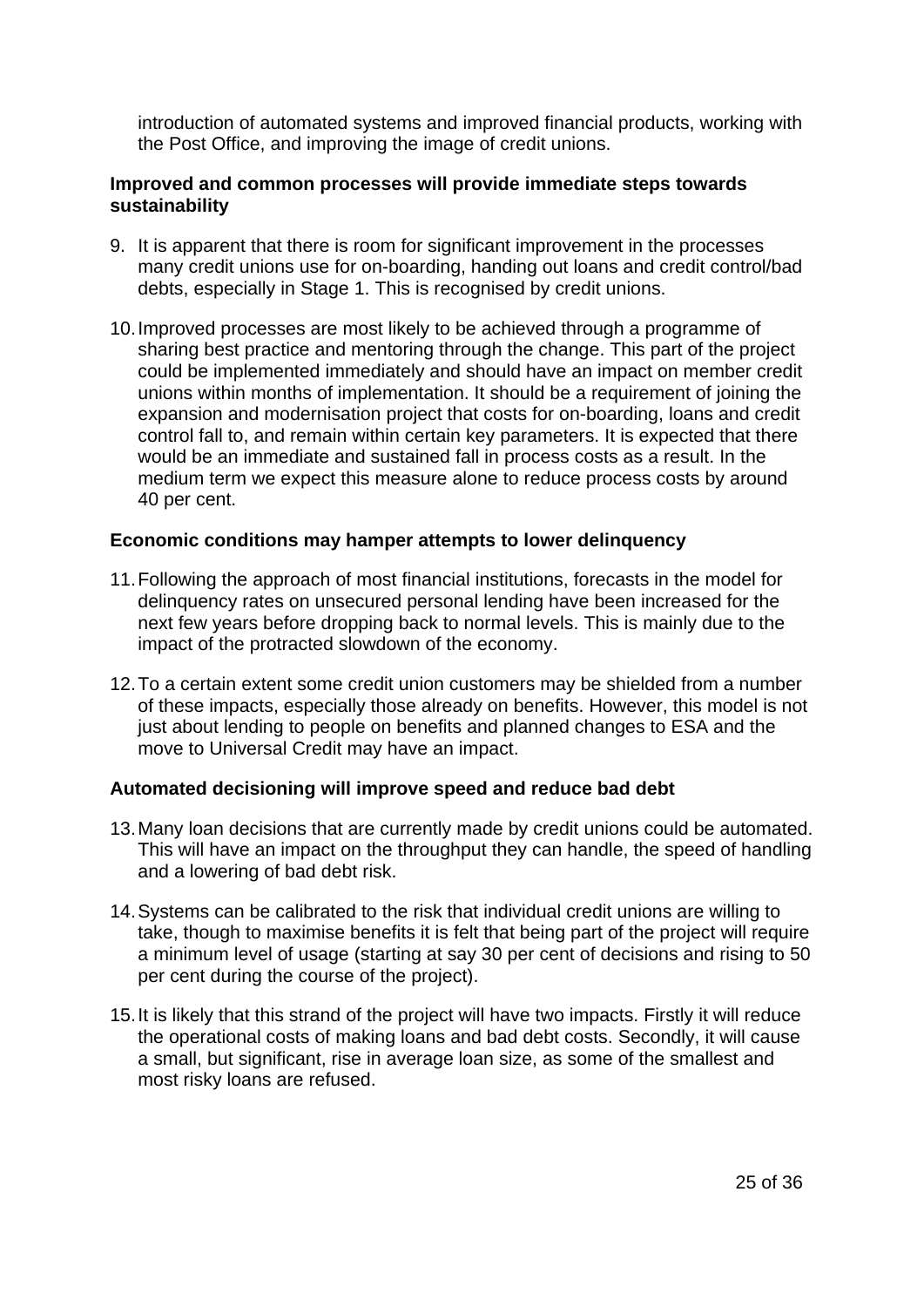#### **Centralised systems and processing will offer customers what they are demanding – online banking, faster decision times**

- 16. If credit unions are to offer products that meet the needs of customers and that compete in the market, there needs to be investment in systems that are capable of delivering them. On their own it is unlikely that a credit union could afford to invest in such a system, however, as a collective it potentially becomes a practical proposition.
- 17. There are many systems in the market and a full specification and tender process will need to be drawn up. However, we believe that a leased 'cloud' based system which can be built up in modules would be the most cost effective. The system itself is a major enabler, allowing new products and services to be rolled out to meet consumer demand and is a necessary requirement to fully achieving other objectives of the proposed project, such as facilitating a national marketing campaign and working with the Post Office. It is also a pre-requisite for offering jam-jar accounts.
- 18. The cost of such a system, or systems, will depend on the exact specification, with the phasing of the cost being subject to negotiation with the successful supplier. We have allowed a figure of £12m for the first 3 years of the system to be met by the project, followed by £3.3m in each subsequent year to be met by the credit union movement. These estimates are considered to contain a measure of contingency and it would be important to evaluate costs proposed by bidding organisations.
- 19. Funding support should only be made available for centralised systems and infrastructure support in conjunction with funding for credit unions, not ahead of funding for credit unions or on its own: for example organisations bidding to provide systems and infrastructure support could be required to provide evidence of the credit unions that have signed up to join their project and use their systems once implemented.

## **A national marketing campaign will maximise the benefits of new capabilities**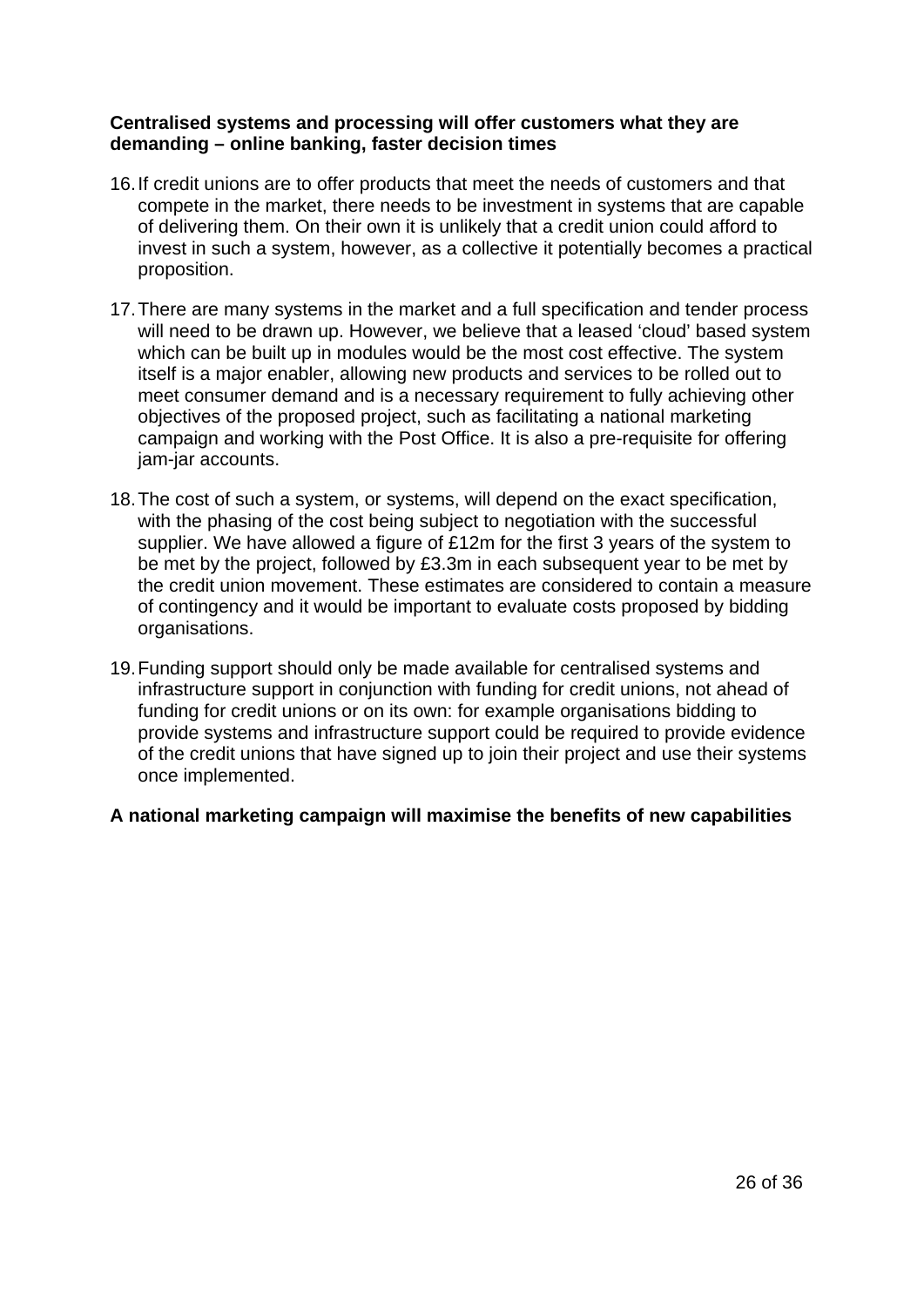- 20. One of the largest concerns for credit unions was their visibility in the market place and this was evidenced in the results of the survey. They felt that a new image and brand would be required if they are to attract the Tier II consumers needed to balance their deposit and loans portfolios. And they noted correctly that their competitors are prodigious marketers.
- 21. However, any national marketing strategy will need to wait until there is a coherent group of credit unions who offer similar services so that this set of standards can be effectively marketed. A significant campaign is capable of offering a large-scale uplift in membership, and it will be essential to ensure that there is sufficient capacity to deal with this. There will be only one chance to gain new members at scale; if people have a poor experience through lack of capacity they are likely to be lost for good. A scaleable back office infrastructure will, therefore, need to be in place prior to any such campaign.
- 22. It is envisaged that the campaign would be multi-channel, with an on-line option allowing direct sign up through the new back office system.
- 23. The costs of a large scale-marketing campaign of this nature would vary dependent on what media are used and the audience targeted. The business model has assumed an initial cost of £2m per annum after system implementation, falling to £0.5m over ten years, which is sufficient for a substantial ongoing campaign of this type and potentially affordable by the credit union movement.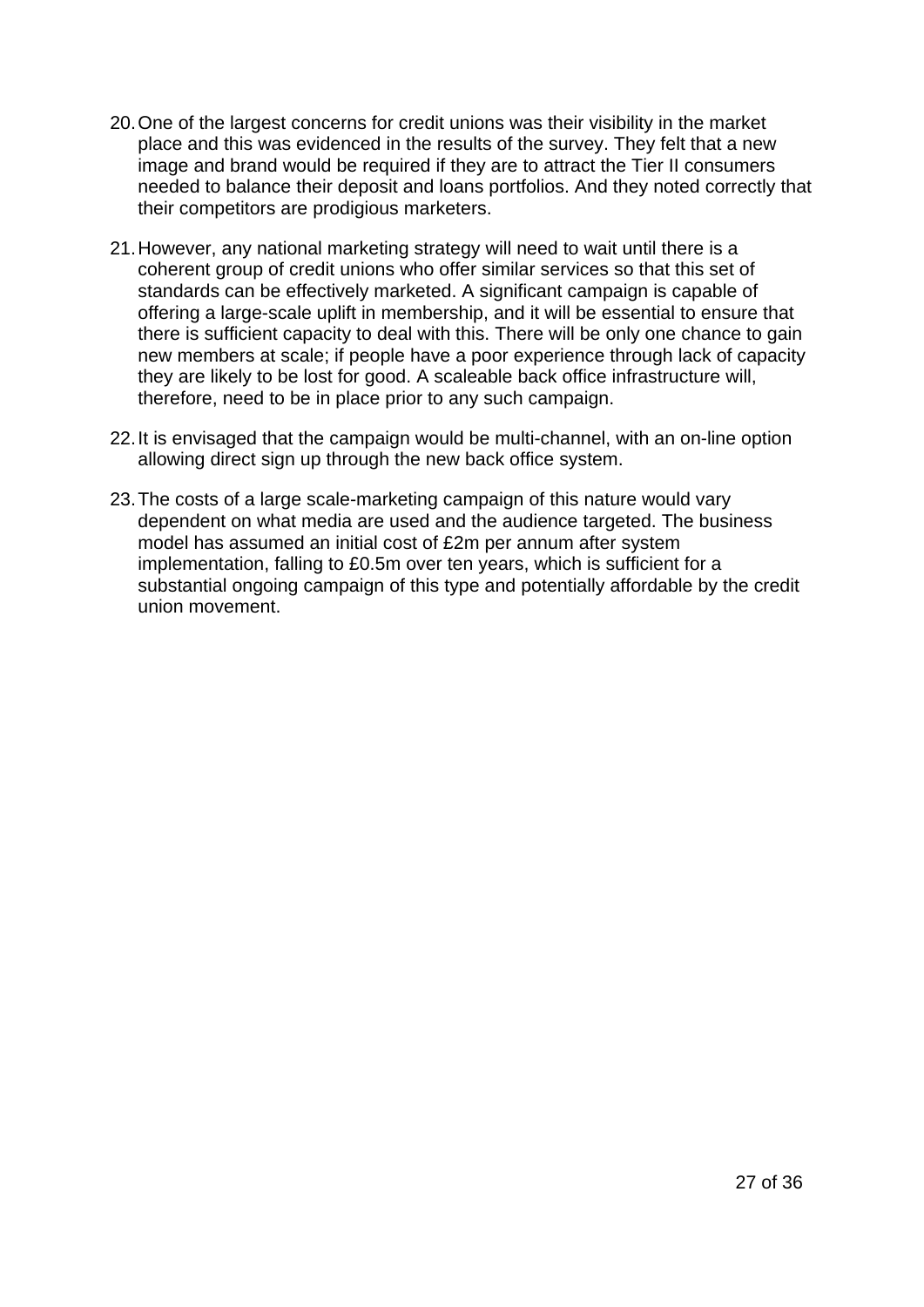#### **Working with RSLs will boost financially excluded membership and income for credit unions**

- 24. RSLs in many areas of the country work very closely with credit unions, with a number sitting on their boards. There is a natural affinity for the two organisations who serve a similar client base. With the upcoming changes to the way benefits will be paid many organisations are looking for methods that ensure they are paid by clients who are now receiving benefits directly and credit unions offer a route to do this. In particular, this is the case if they can create a common jam jar account. The RSLs will be able to drive significant rises in membership.
- 25. The cost of administering jam jar accounts is fairly high and almost certainly above a level which it is appropriate for someone on benefits to pay. It is proposed that RSLs would pay these costs as a quid pro quo for guaranteed rent. Early indications are that RSLs would be willing to pay an average of £5 for each monthly payment processed.
- 26. At this point we have been unable to model the positive financial effect of this potential new income stream in the financial model, but we note that if credit unions can play this market successfully the surplus from the income available to them could be sufficient to address the small ongoing annual financial deficit from 2016/17.

#### **Other options can offer further improvements**

- 27. The modernisation of credit unions also offers further opportunities for improvement.
- The Post Office offers an additional channel to market and access to different customers
- Encouraging payroll deduction through major employers will boost middle tier membership balancing loan sizes and boosting capital
- Centralising debt collection will gain economies of scale
- 28. Ultimately this should deliver an expanded and modernised credit union sector which could become sustainable by 2021
- 29. By combining the impacts of all of the strands of the project the overall impact for project member credit unions would be:
- Over 50 per cent reduction in process costs/process time
- Significant increases in Tier II members, loan values and savings
- Up to 50% per annum increases in Tier III member loans and savings
- 30. Applying these rates to the two Stages of credit unions would lead to an estimated start point for project member credit unions that would lead to an increase of 1 million members within 7 years.
- 31. Market penetration for the provision of loans will also significantly increase. Bottom tier loan values would see an increase of over 4 times in the same period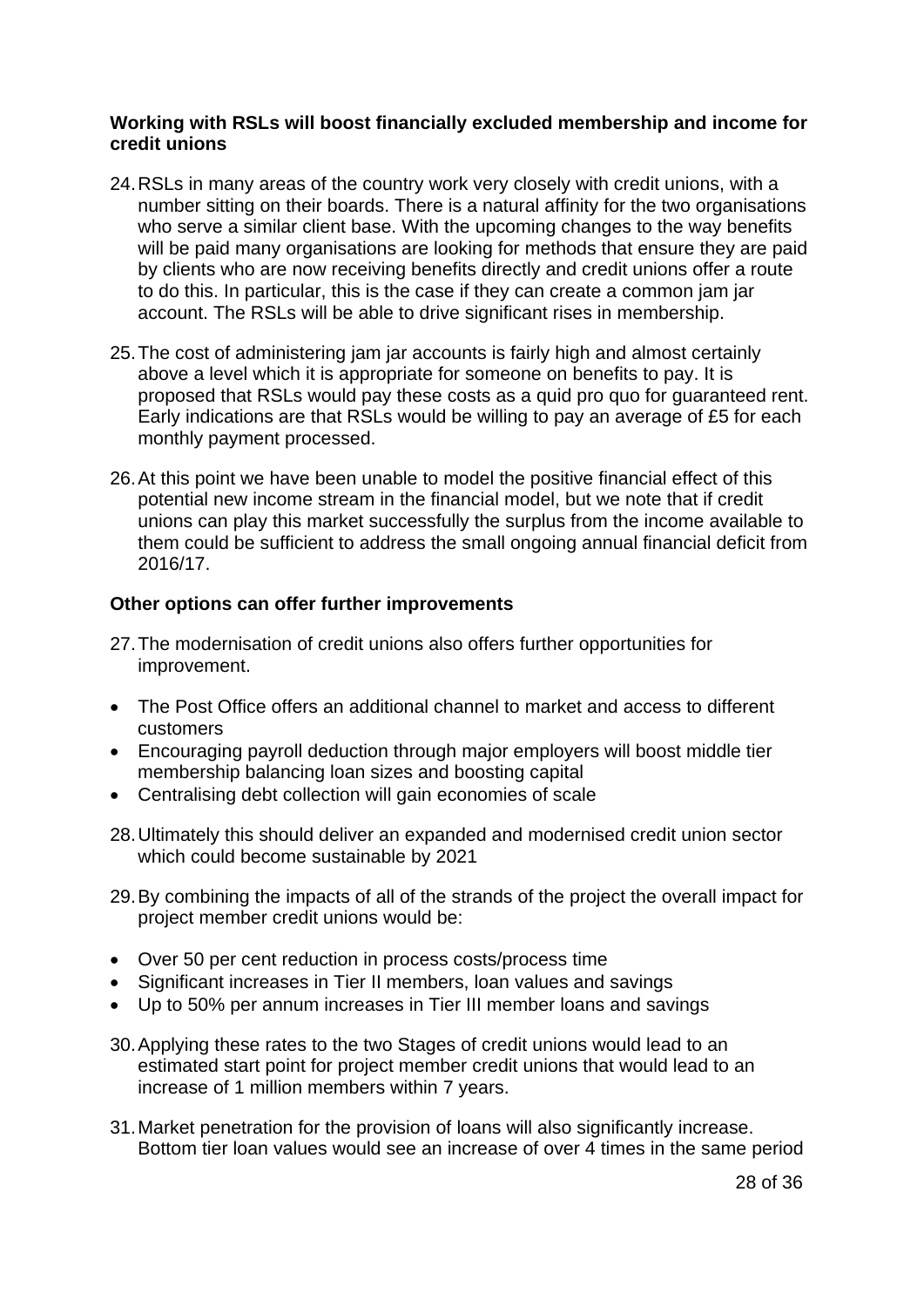and over 6 times in the period of the model. This would give a large saving on interest charges to the financially excluded as they move away from high cost credit and the poverty premium.

| <b>Balance</b><br><b>Sheet</b> | Mar11             | Mar <sub>12</sub> | Mar <sub>13</sub> | Mar <sub>14</sub> | Mar <sub>15</sub> | Mar <sub>16</sub> | Mar17  | Mar <sub>18</sub> | Mar19  | Mar <sub>20</sub> |  |  |  |  |
|--------------------------------|-------------------|-------------------|-------------------|-------------------|-------------------|-------------------|--------|-------------------|--------|-------------------|--|--|--|--|
|                                | Customers (000's) |                   |                   |                   |                   |                   |        |                   |        |                   |  |  |  |  |
| Tier 2                         | 121.5             | 133.2             | 156.8             | 206.3             | 275.4             | 338.7             | 416.7  | 498.8             | 597.2  | 675.7             |  |  |  |  |
| Tier 3                         | 233.1             | 257.8             | 311.9             | 408.4             | 535.8             | 657.2             | 785.1  | 899.4             | 1004.2 | 1121.2            |  |  |  |  |
| <b>Total</b>                   | 354.6             | 391.0             | 468.7             | 614.6             | 811.2             | 996.0             | 1201.7 | 1398.2            | 1601.4 | 1796.9            |  |  |  |  |
| Loan Numbers (000's)           |                   |                   |                   |                   |                   |                   |        |                   |        |                   |  |  |  |  |
| Tier 2                         | 53.6              | 56.2              | 55.5              | 65.6              | 80.6              | 99.8              | 119.7  | 143.6             | 164.8  | 185.2             |  |  |  |  |
| Tier 3                         | 84.9              | 99.9              | 128.1             | 177.1             | 238.4             | 292.5             | 349.4  | 400.3             | 447.0  | 499.1             |  |  |  |  |
| <b>Total</b>                   | 138.5             | 156.1             | 183.6             | 242.7             | 319.0             | 392.2             | 469.1  | 543.9             | 611.8  | 684.3             |  |  |  |  |
| Loan Values (£m's)             |                   |                   |                   |                   |                   |                   |        |                   |        |                   |  |  |  |  |
| Tier 2                         | 53.6              | 57.3              | 63.5              | 79.3              | 101.8             | 126.0             | 151.1  | 181.3             | 208.1  | 233.8             |  |  |  |  |
| Tier <sub>3</sub>              | 36.3              | 43.6              | 57.0              | 80.3              | 108.1             | 132.7             | 158.5  | 181.6             | 202.8  | 226.4             |  |  |  |  |
| <b>Total</b>                   | 89.9              | 100.9             | 120.5             | 159.6             | 209.9             | 258.7             | 309.6  | 362.9             | 410.9  | 460.2             |  |  |  |  |
| <b>Savings Values (£m's)</b>   |                   |                   |                   |                   |                   |                   |        |                   |        |                   |  |  |  |  |
| Tier <sub>2</sub>              | 96.4              | 103.3             | 115.8             | 144.3             | 178.4             | 213.2             | 250.8  | 291.2             | 330.3  | 374.7             |  |  |  |  |
| Tier 3                         | 17.5              | 19.3              | 23.4              | 30.6              | 40.2              | 49.3              | 58.9   | 67.5              | 75.3   | 84.1              |  |  |  |  |
| <b>Total</b>                   | 113.9             | 122.7             | 139.2             | 174.9             | 218.6             | 262.5             | 309.6  | 358.7             | 405.7  | 458.8             |  |  |  |  |

### **Figure 4a: Combined impact on balance sheet variables (loans at 2% PCM)**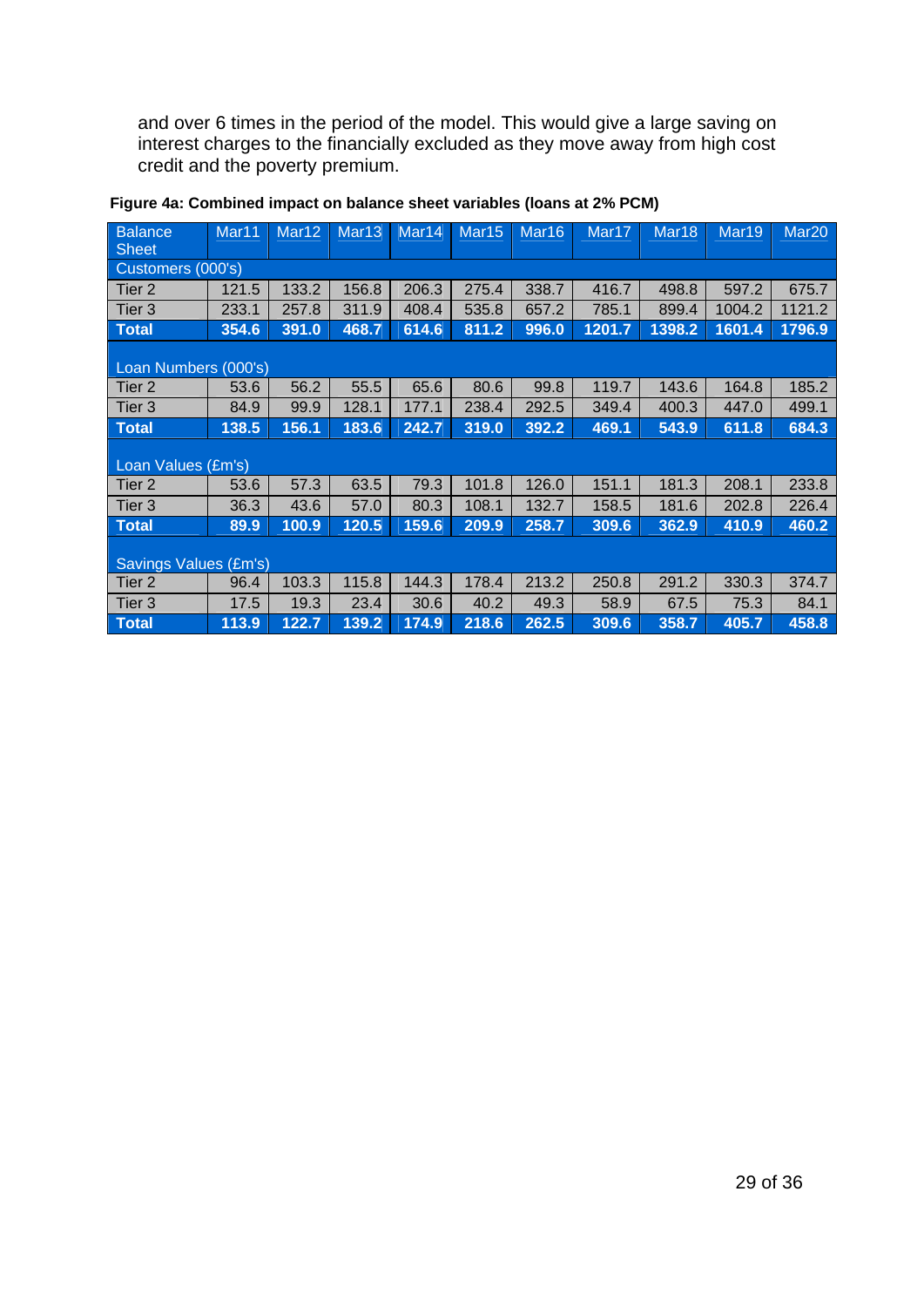| <b>Balance</b><br><b>Sheet</b> | Mar <sub>11</sub> | Mar <sub>12</sub> | Mar <sub>13</sub> | Mar <sub>14</sub> | Mar <sub>15</sub> | Mar <sub>16</sub> | Mar17  | Mar <sub>18</sub> | Mar <sub>19</sub> | Mar <sub>20</sub> |  |  |  |
|--------------------------------|-------------------|-------------------|-------------------|-------------------|-------------------|-------------------|--------|-------------------|-------------------|-------------------|--|--|--|
| Customers (000's)              |                   |                   |                   |                   |                   |                   |        |                   |                   |                   |  |  |  |
| Tier 2                         | 121.5             | 133.2             | 156.8             | 206.3             | 275.4             | 338.7             | 416.7  | 498.8             | 597.2             | 675.7             |  |  |  |
| Tier 3                         | 233.1             | 257.6             | 308.7             | 397.6             | 513.1             | 622.6             | 737.6  | 841.3             | 937.7             | 1045.0            |  |  |  |
| <b>Total</b>                   | 354.6             | 390.8             | 465.5             | 603.9             | 788.5             | 961.4             | 1154.2 | 1340.2            | 1534.9            | 1720.7            |  |  |  |
| Loan Numbers (000's)           |                   |                   |                   |                   |                   |                   |        |                   |                   |                   |  |  |  |
| Tier 2                         | 53.6              | 56.2              | 55.5              | 65.6              | 80.6              | 99.8              | 119.7  | 143.6             | 164.8             | 185.2             |  |  |  |
| Tier 3                         | 84.9              | 99.8              | 126.8             | 172.4             | 228.2             | 277.0             | 328.3  | 374.4             | 417.3             | 465.1             |  |  |  |
| <b>Total</b>                   | 138.5             | 156.0             | 182.3             | 238.0             | 308.9             | 376.8             | 447.9  | 518.0             | 582.2             | 650.3             |  |  |  |
| Loan Values (£m's)             |                   |                   |                   |                   |                   |                   |        |                   |                   |                   |  |  |  |
| Tier <sub>2</sub>              | 53.6              | 57.3              | 63.5              | 79.3              | 101.8             | 126.0             | 151.1  | 181.3             | 208.1             | 233.8             |  |  |  |
| Tier 3                         | 36.3              | 43.5              | 56.2              | 77.8              | 103.0             | 125.0             | 148.1  | 168.9             | 188.3             | 209.8             |  |  |  |
| <b>Total</b>                   | 89.9              | 100.8             | 119.7             | 157.0             | 204.8             | 250.9             | 299.2  | 350.2             | 396.4             | 443.6             |  |  |  |
| Savings Values (£m's)          |                   |                   |                   |                   |                   |                   |        |                   |                   |                   |  |  |  |
| Tier 2                         | 96.4              | 103.3             | 115.8             | 144.3             | 178.4             | 213.2             | 250.8  | 291.2             | 330.3             | 374.7             |  |  |  |
| Tier 3                         | 17.5              | 19.3              | 23.2              | 29.8              | 38.5              | 46.7              | 55.3   | 63.1              | 70.3              | 78.4              |  |  |  |
| <b>Total</b>                   | 113.9             | 122.6             | 139.0             | 174.1             | 216.9             | 259.9             | 306.1  | 354.3             | 400.7             | 453.1             |  |  |  |

#### **Figure 4b: Combined impact on balance sheet variables (increased APR)**

- 32. Figure 4a shows the forecast combined effect of the above factors on the business variables that drive the financial model. From the figure it is clear that 1 million more people will not be served by 2015/16 as in the ToR, but that this number can be achieved during 2017/18, and exceeded over time.
- 33. Our third approach of increasing the loan interest rate cap may have a negative effect on the number of Tier lll loan applications. Figure 4b demonstrates that even with a 10% reduction in Tier lll members and loan volumes, one million more people could be served by March 2018.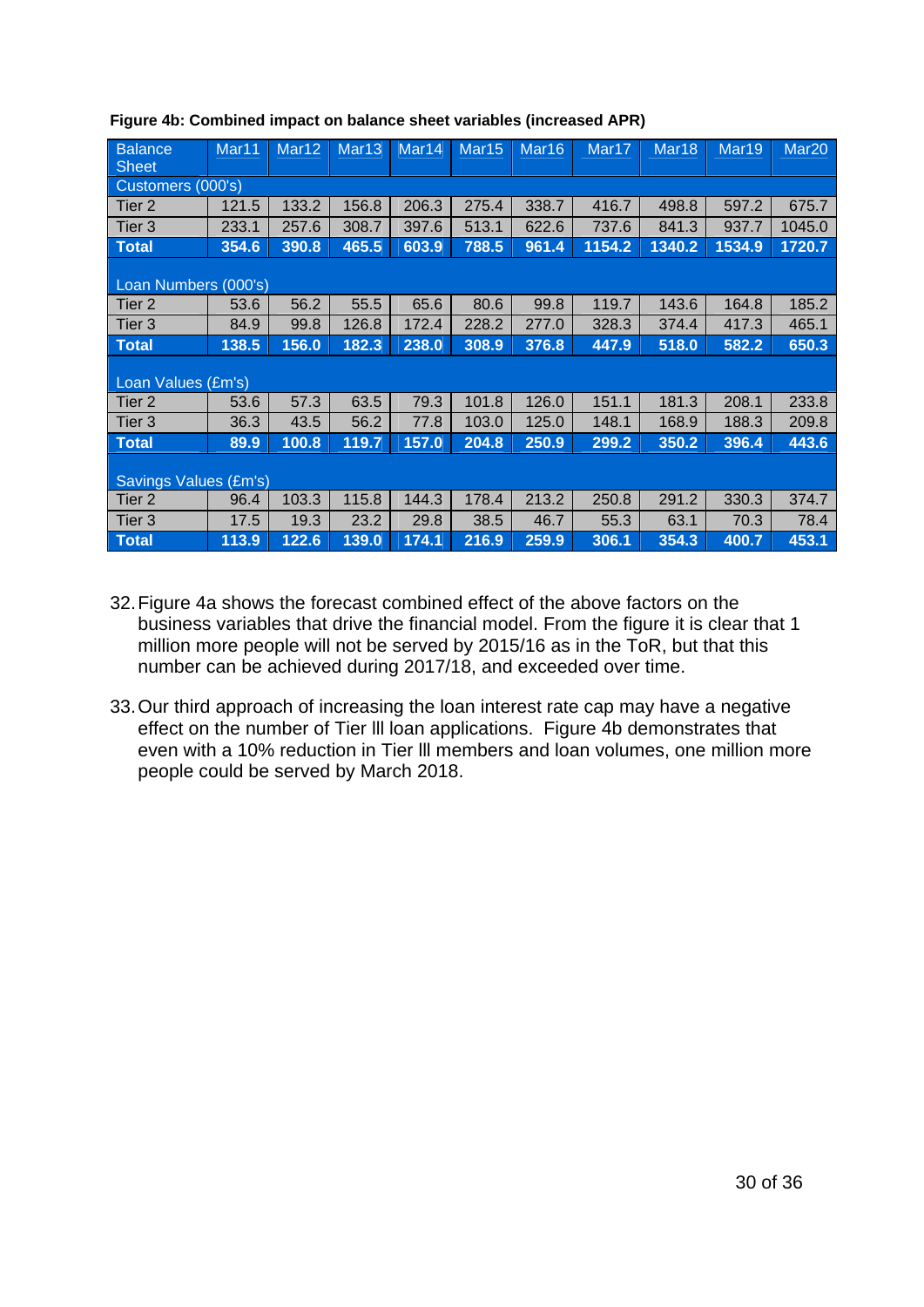|                     | Income & Expenditure                | 11/12   | 12/13  | 13/14   | 14/15  | 15/16  | 16/17  | 17/18  | 18/19  | 19/20  | 20/21  |
|---------------------|-------------------------------------|---------|--------|---------|--------|--------|--------|--------|--------|--------|--------|
| Income              | Interest                            |         |        |         |        |        |        |        |        |        |        |
|                     | Loan Income (£M)                    |         |        |         |        |        |        |        |        |        |        |
|                     | Tier 2 Interest                     | 6.2     | 6.7    | 7.4     | 9.2    | 11.9   | 14.7   | 17.6   | 21.1   | 24.2   | 27.2   |
|                     | Tier 3 Interest                     | 4.9     | 5.9    | 7.7     | 10.8   | 14.6   | 17.9   | 21.3   | 24.4   | 27.3   | 30.5   |
|                     | <b>Total Interest</b>               | 11.1    | 12.5   | 15.1    | 20.0   | 26.4   | 32.5   | 38.9   | 45.6   | 51.5   | 57.7   |
| <b>Total Income</b> |                                     | 11.1    | $12.5$ | 15.1    | 20.0   | 26.4   | 32.5   | 38.9   | 45.6   | 51.5   | 57.7   |
|                     | Expenditure (£M)                    |         |        |         |        |        |        |        |        |        |        |
|                     | New members                         | 0.8     | 0.7    | 1.2     | 2.0    | 2.4    | 2.3    | 2.5    | 2.4    | 2.5    | 2.4    |
|                     | Loan Expenditure                    |         |        |         |        |        |        |        |        |        |        |
|                     | Tier 2: Cost of<br>processing       | 5.6     | 4.4    | 3.6     | 3.5    | 3.9    | 4.8    | 5.7    | 6.9    | 7.9    | 8.9    |
|                     | Tier 2: Cost of<br>CC in write off  | 2.6     | 2.1    | 1.5     | 1.4    | 1.5    | 1.8    | 2.2    | 2.6    | 3.0    | 3.4    |
|                     | <b>Total Tier 2</b>                 | 8.2     | 6.5    | 5.1     | 4.9    | 5.3    | 6.6    | 7.9    | 9.5    | 10.9   | 12.2   |
|                     | Tier 3: Cost of<br>processing       | 8.8     | 7.8    | 7.7     | 8.9    | 11.7   | 14.4   | 17.2   | 19.7   | 22.0   | 24.5   |
|                     | Tier 3: Cost of<br>CC inc write off | 3.1     | 3.0    | 3.0     | 3.3    | 3.8    | 4.7    | 5.6    | 6.4    | 7.2    | 8.0    |
|                     |                                     |         |        |         |        |        |        |        |        |        |        |
|                     | <b>Total Tier 3</b>                 | 11.9    | 10.8   | 10.8    | 12.2   | 15.5   | 19.1   | 22.8   | 26.1   | 29.1   | 32.5   |
|                     | <b>Other Expenditure</b>            | 0.0     | 2.1    | 6.1     | 7.1    | 7.1    | 5.4    | 5.4    | 5.4    | 4.9    | 4.9    |
|                     | <b>Total Expenditure</b>            | 20.9    | 20.0   | 23.2    | 26.3   | 30.3   | 33.3   | 38.6   | 43.4   | 47.4   | 52.0   |
|                     | Interest $(@1.5%)$                  | 1.7     | 1.8    | 2.1     | 2.6    | 3.3    | 3.9    | 4.6    | 5.4    | 6.1    | 6.9    |
| Surplus/<br>Loss on | <b>All activity</b>                 | $-11.5$ | $-9.3$ | $-10.2$ | $-8.9$ | $-7.2$ | $-4.7$ | $-4.3$ | $-3.2$ | $-1.9$ | $-1.2$ |
| trading             |                                     |         |        |         |        |        |        |        |        |        |        |
| activity            | Tier 2 loan                         | $-2.0$  | 0.2    | 2.3     | 4.3    | 6.5    | 8.1    | 9.7    | 11.6   | 13.4   | 15.0   |
|                     | only                                |         |        |         |        |        |        |        |        |        |        |
|                     | Tier 3 loan<br>only                 | $-7.0$  | $-4.9$ | $-3.1$  | $-1.4$ | $-1.0$ | $-1.2$ | $-1.4$ | $-1.7$ | $-1.8$ | $-2.1$ |
|                     | Loans only                          | $-9.0$  | $-4.8$ | $-0.8$  | 2.9    | 5.5    | 6.9    | 8.3    | 10.0   | 11.5   | 12.9   |

## **Figure 5a: Combined impact on income and expenditure variables (2% PCM)**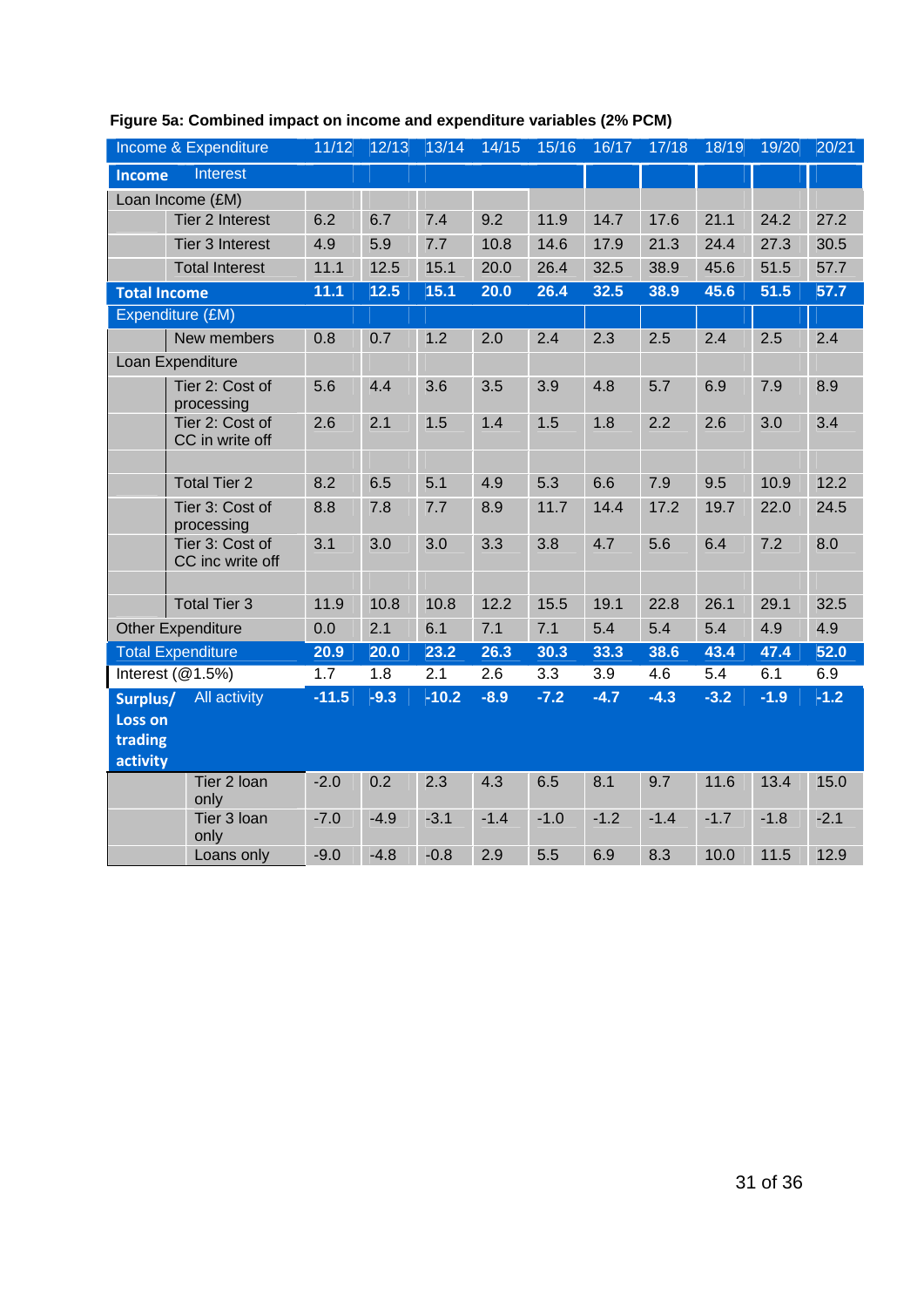|                                            | Income & Expenditure                | 11/12   | 12/13  | 13/14   | 14/15  | 15/16  | 16/17  | 17/18 | 18/19 | 19/20 | 20/21 |
|--------------------------------------------|-------------------------------------|---------|--------|---------|--------|--------|--------|-------|-------|-------|-------|
| Income                                     | Interest                            |         |        |         |        |        |        |       |       |       |       |
|                                            | Loan Income (£M)                    |         |        |         |        |        |        |       |       |       |       |
|                                            | Tier 2 Interest                     | 6.2     | 6.7    | 7.4     | 9.2    | 11.9   | 14.7   | 17.6  | 21.1  | 24.2  | 27.2  |
|                                            | Tier 3 Interest                     | 4.9     | 5.9    | 7.6     | 13.2   | 17.5   | 21.2   | 25.1  | 28.7  | 31.9  | 35.6  |
|                                            | <b>Total Interest</b>               | 11.1    | 12.5   | 15.0    | 22.4   | 29.3   | 35.9   | 42.7  | 49.8  | 56.2  | 62.8  |
| <b>Total Income</b>                        |                                     | 11.1    | $12.5$ | 15.0    | 22.4   | 29.3   | 35.9   | 42.7  | 49.8  | 56.2  | 62.8  |
|                                            | Expenditure (£M)                    |         |        |         |        |        |        |       |       |       |       |
|                                            | New members                         | 0.8     | 0.7    | 1.2     | 1.9    | 2.3    | 2.1    | 2.4   | 2.3   | 2.4   | 2.3   |
|                                            | Loan Expenditure                    |         |        |         |        |        |        |       |       |       |       |
|                                            | Tier 2: Cost of<br>processing       | 5.6     | 4.4    | 3.6     | 3.5    | 3.9    | 4.8    | 5.7   | 6.9   | 7.9   | 8.9   |
|                                            | Tier 2: Cost of<br>CC in write off  | 2.6     | 2.1    | 1.5     | 1.4    | 1.5    | 1.8    | 2.2   | 2.6   | 3.0   | 3.4   |
|                                            | <b>Total Tier 2</b>                 | 8.2     | 6.5    | 5.1     | 4.9    | 5.3    | 6.6    | 7.9   | 9.5   | 10.9  | 12.2  |
|                                            | Tier 3: Cost of<br>processing       | 8.8     | 7.8    | 7.7     | 8.7    | 11.2   | 13.6   | 16.1  | 18.4  | 20.5  | 22.9  |
|                                            | Tier 3: Cost of<br>CC inc write off | 3.1     | 3.0    | 3.0     | 3.2    | 3.6    | 4.4    | 5.3   | 6.0   | 6.7   | 7.5   |
|                                            | <b>Total Tier 3</b>                 | 11.9    | 10.8   | 10.6    | 11.9   | 14.9   | 18.1   | 21.4  | 24.4  | 27.2  | 30.3  |
|                                            | <b>Other Expenditure</b>            | 0.0     | 2.1    | 6.1     | 7.1    | 7.1    | 5.4    | 5.4   | 5.4   | 4.9   | 4.9   |
|                                            | <b>Total Expenditure</b>            | 20.9    | 20.0   | 23.0    | 25.8   | 29.5   | 32.1   | 37.0  | 41.5  | 45.3  | 49.7  |
|                                            | Interest $(@1.5%)$                  | 1.71    | 1.84   | 2.08    | 2.61   | 3.25   | 3.90   | 4.59  | 5.31  | 6.01  | 6.80  |
| Surplus/<br>Loss on<br>trading<br>activity | <b>All activity</b>                 | $-11.5$ | $-9.3$ | $-10.2$ | $-6.0$ | $-3.5$ | $-0.2$ | 1.1   | 2.9   | 4.8   | 6.3   |
|                                            | Tier 2 loan<br>only                 | $-2.0$  | 0.2    | 2.3     | 4.3    | 6.5    | 8.1    | 9.7   | 11.6  | 13.4  | 15.0  |
|                                            | Tier 3 loan<br>only                 | $-7.0$  | $-5.0$ | $-3.1$  | 1.3    | 2.6    | 3.1    | 3.7   | 4.3   | 4.7   | 5.3   |
|                                            | Loans only                          | $-9.0$  | $-4.8$ | $-0.8$  | 5.6    | 9.1    | 11.2   | 13.4  | 15.9  | 18.1  | 20.3  |

## **Figure 5b: Combined impact on income and expenditure variables (2.5% PCM)**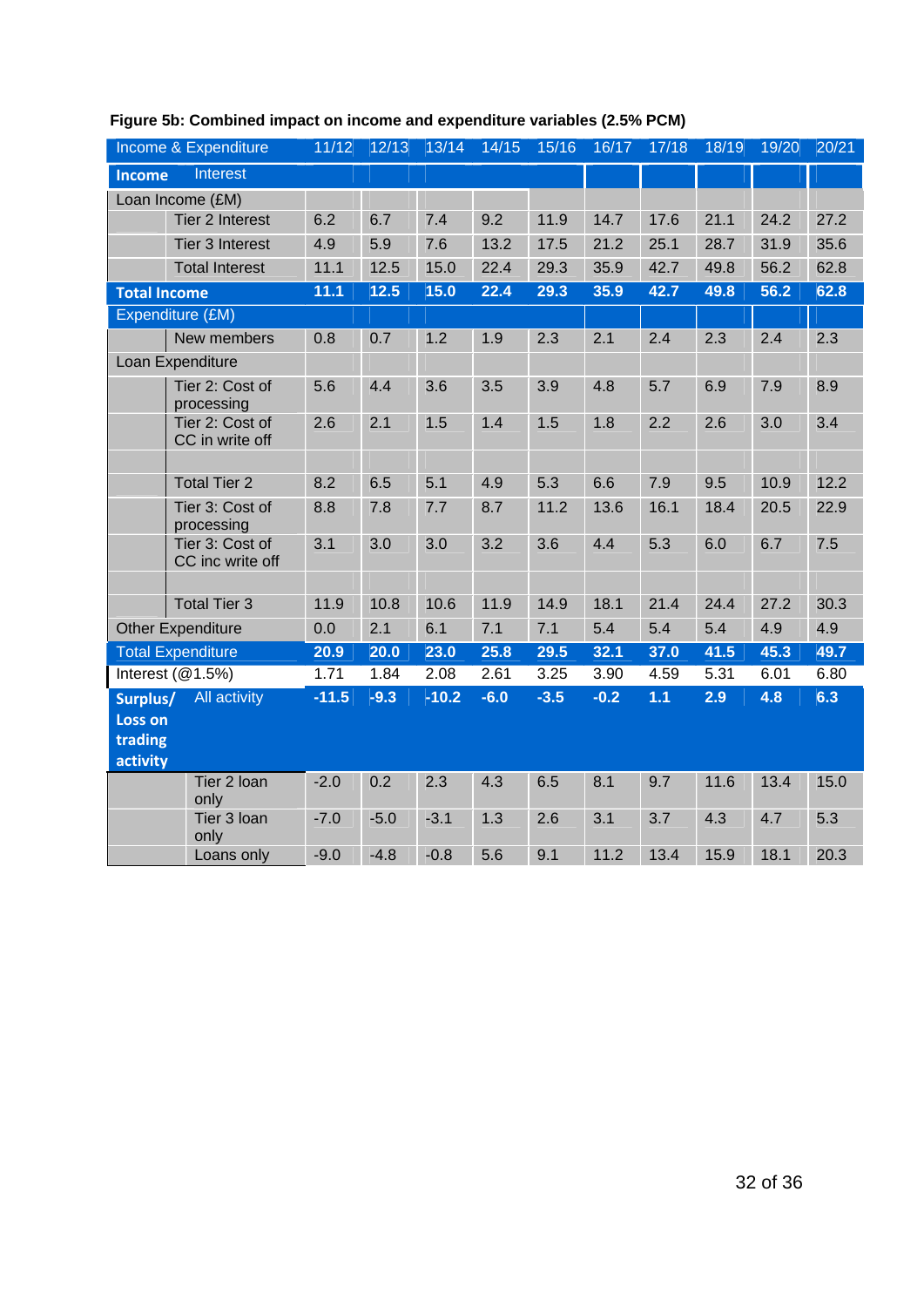| Income & Expenditure                              |                                     | 11/12   | 12/13  | 13/14   | 14/15  | 15/16 | 16/17 | 17/18 | 18/19 | 19/20 | 20/21 |
|---------------------------------------------------|-------------------------------------|---------|--------|---------|--------|-------|-------|-------|-------|-------|-------|
| Income                                            | Interest                            |         |        |         |        |       |       |       |       |       |       |
|                                                   | Loan Income (£M)                    |         |        |         |        |       |       |       |       |       |       |
|                                                   | <b>Tier 2 Interest</b>              | 6.2     | 6.7    | 7.4     | 9.2    | 11.9  | 14.7  | 17.6  | 21.1  | 24.2  | 27.2  |
|                                                   | <b>Tier 3 Interest</b>              | 4.9     | 5.9    | 7.6     | 16.0   | 21.1  | 25.7  | 30.4  | 34.7  | 38.7  | 43.1  |
|                                                   | <b>Total Interest</b>               | 11.1    | 12.5   | 15.0    | 25.2   | 33.0  | 40.3  | 48.0  | 55.8  | 62.9  | 70.3  |
| <b>Total Income</b>                               |                                     | 11.1    | $12.5$ | 15.0    | 25.2   | 33.0  | 40.3  | 48.0  | 55.8  | 62.9  | 70.3  |
| Expenditure (£M)                                  |                                     |         |        |         |        |       |       |       |       |       |       |
|                                                   | New members                         | 0.8     | 0.7    | 1.2     | 1.9    | 2.3   | 2.1   | 2.4   | 2.3   | 2.4   | 2.3   |
| Loan Expenditure                                  |                                     |         |        |         |        |       |       |       |       |       |       |
|                                                   | Tier 2: Cost of<br>processing       | 5.6     | 4.4    | 3.6     | 3.5    | 3.9   | 4.8   | 5.7   | 6.9   | 7.9   | 8.9   |
|                                                   | Tier 2: Cost of<br>CC in write off  | 2.6     | 2.1    | 1.5     | 1.4    | 1.5   | 1.8   | 2.2   | 2.6   | 3.0   | 3.4   |
|                                                   | <b>Total Tier 2</b>                 | 8.2     | 6.5    | 5.1     | 4.9    | 5.3   | 6.6   | 7.9   | 9.5   | 10.9  | 12.2  |
|                                                   | Tier 3: Cost of<br>processing       | 8.8     | 7.8    | 7.7     | 8.7    | 11.2  | 13.6  | 16.1  | 18.4  | 20.5  | 22.9  |
|                                                   | Tier 3: Cost of<br>CC inc write off | 3.1     | 3.0    | 3.0     | 3.2    | 3.6   | 4.4   | 5.3   | 6.0   | 6.7   | 7.5   |
|                                                   | <b>Total Tier 3</b>                 | 11.9    | 10.8   | 10.6    | 11.9   | 14.9  | 18.1  | 21.4  | 24.4  | 27.2  | 30.3  |
|                                                   | <b>Other Expenditure</b>            | 0.0     | 2.1    | 6.1     | 7.1    | 7.1   | 5.4   | 5.4   | 5.4   | 4.9   | 4.9   |
| <b>Total Expenditure</b>                          |                                     | 20.9    | 20.0   | 23.0    | 25.8   | 29.5  | 32.1  | 37.0  | 41.5  | 45.3  | 49.7  |
| Interest $(@1.5%)$                                |                                     | 1.71    | 1.84   | 2.08    | 2.61   | 3.25  | 3.90  | 4.59  | 5.31  | 6.01  | 6.80  |
| Surplus/<br><b>Loss on</b><br>trading<br>activity | <b>All activity</b>                 | $-11.5$ | $-9.3$ | $-10.2$ | $-3.3$ | 0.2   | 4.3   | 6.4   | 8.9   | 11.5  | 13.8  |
|                                                   | Tier 2 loan<br>only                 | $-2.0$  | 0.2    | 2.3     | 4.3    | 6.5   | 8.1   | 9.7   | 11.6  | 13.4  | 15.0  |
|                                                   | Tier 3 loan<br>only                 | $-7.0$  | $-5.0$ | $-3.1$  | 4.1    | 6.3   | 7.6   | 9.0   | 10.3  | 11.5  | 12.8  |
|                                                   | Loans only                          | $-9.0$  | $-4.8$ | $-0.8$  | 8.4    | 12.8  | 15.7  | 18.7  | 21.9  | 24.8  | 27.8  |

#### **Figure 5c: Combined impact on income and expenditure variables (3% PCM)**

- 34. Figures 5 a, b and c demonstrate the effects of the forecast variables on the profit/loss of the Stage 1 and Stage 2 credit unions used to build the financial model.
- 35. Figure 5a shows the effects of not increasing the interest rate on loans. Whereas Figures 5b and 5c show the effects of increasing the rate to 2.5% pcm and 3% pcm, respectively.
- 36. Assuming that interest/dividends of 1.5% are paid on savings, the increases in the loan interest rate shown combined with process efficiencies and infrastructure change mean that the movement can become sustainable within 5 to 7 years from this year. Without an increase in the interest rate the model shows that the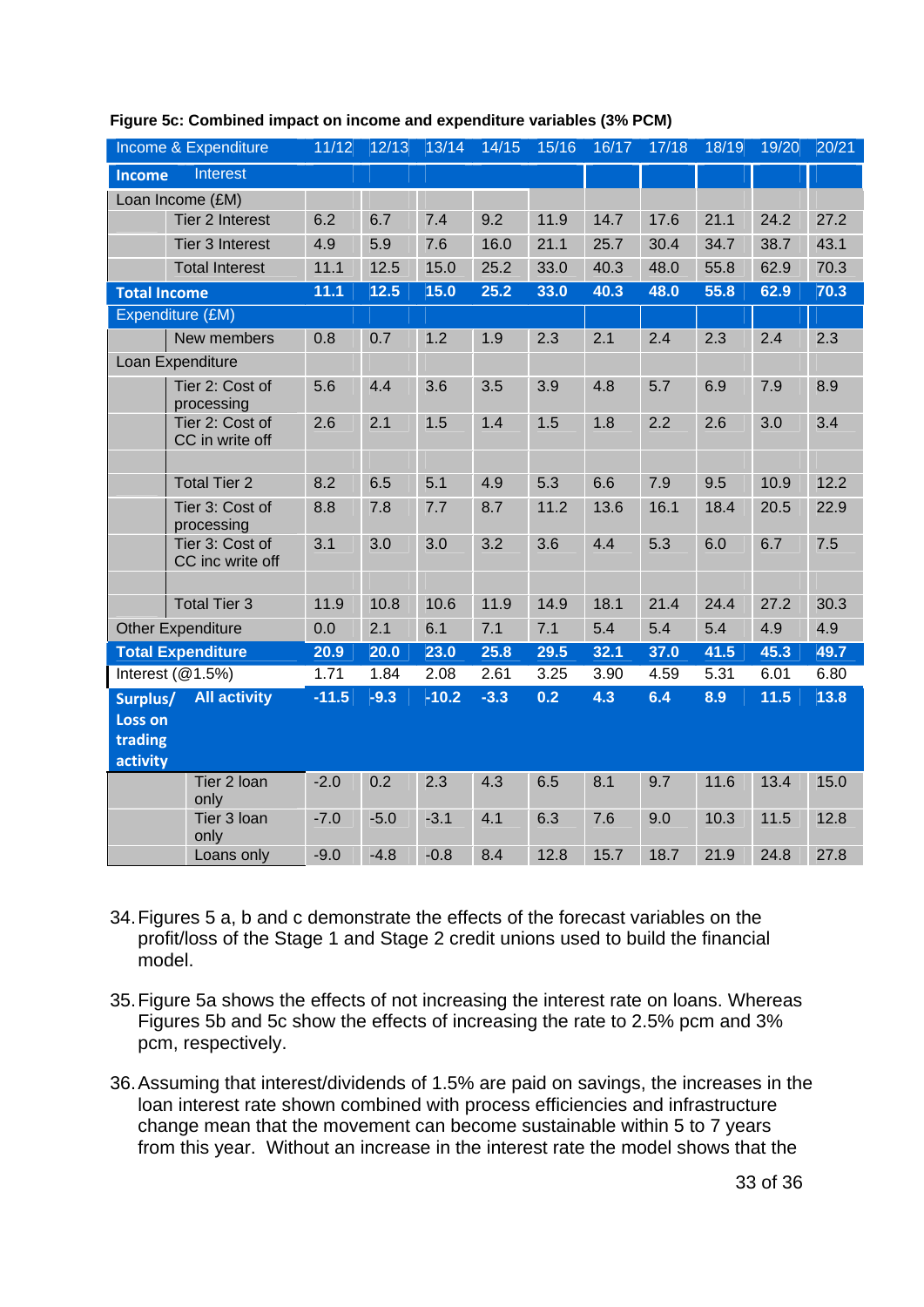<span id="page-33-0"></span>sector could lose around £60m prior to that date; £40.1m falling within the period from this year to year 2014/15 when DWP funding is forecast to end. The model allows for a DWP contribution of £36.6m up to 2014/15, with £3m of the gap being the credit union contribution to the infrastructure and systems change element of the project, but it has to be remembered that these figures are the output from a model they are not actuals proposed in bids.

37. In addition to this modelling we are aware that credit unions could develop new income streams over the next 2 or 3 three years but, even assuming they could do this successfully, we cannot say with confidence they will be able to fully bridge the gap between income and expenditure whilst they are restricted to charging interest on loans at 2% pcm. So we recommend they be set the challenge of reducing their costs and developing new streams of income in conjunction with serious consideration being by Government to what an appropriate rate of interest on loans might be.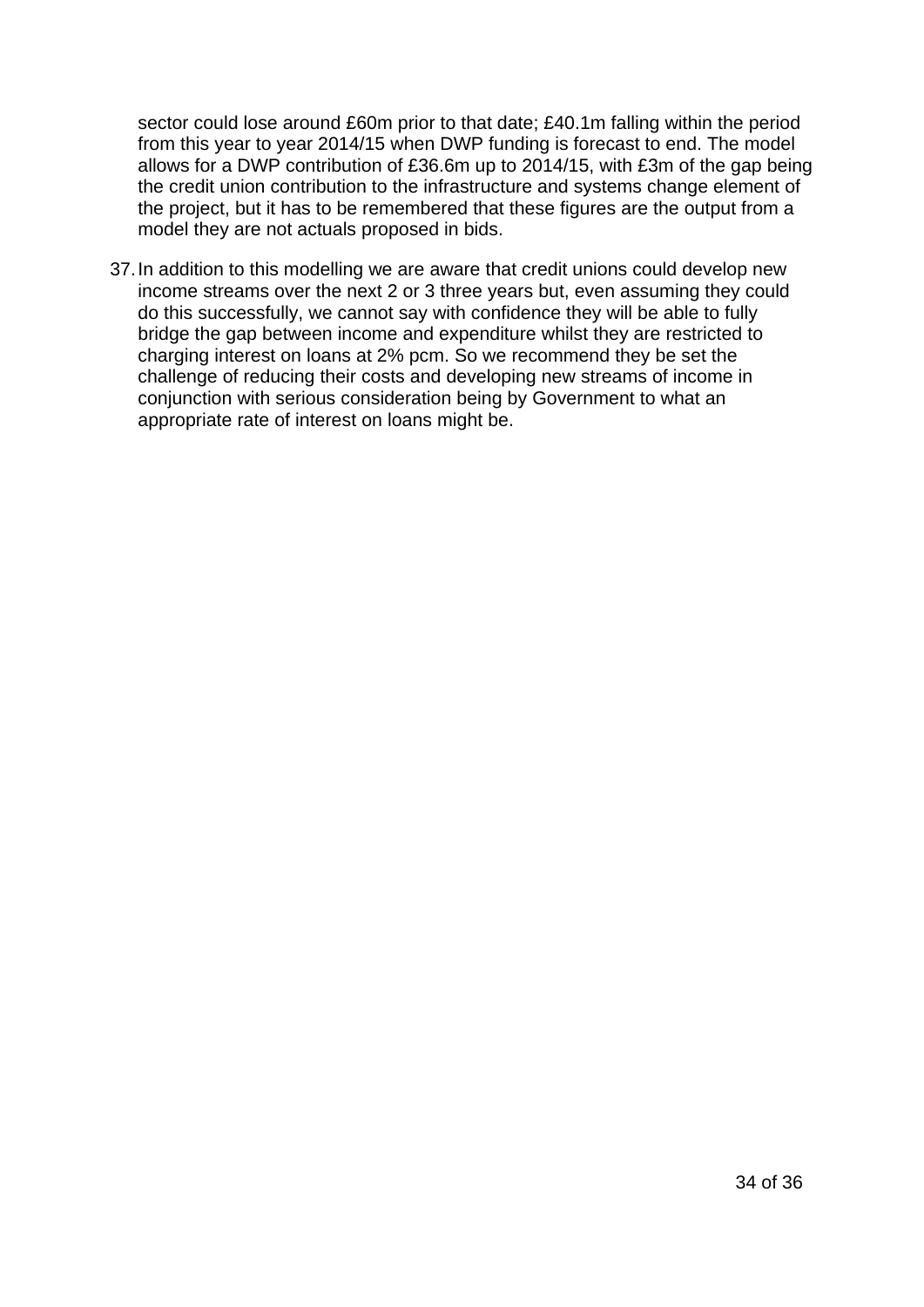# **Annex B - Interest Rate Increase**

### **Impact on Credit Union Sector**

- 1. Credit unions are currently limited to 2% pcm interest rate cap. They are serving some of the hardest and most expensive to serve groups and are struggling to be sustainable. Many credit unions believe that the interest rate cap is a barrier.
- 2. The Credit Union Act 1979 contains a power that could enable Government to change the rate using secondary legislation if there was general agreement amongst MP's that change is desirable. However, for financial modelling purposes we assumed that full consultation would be necessary and modelled potential interest rate increases from April 2014.
- 3. The model demonstrates that interest rate change alone will not cause the credit union sector to become financially sustainable. Sustainability will only be achieved if the sector introduce process efficiencies, reduce costs and reorganise the business to improve customer acquisition and income generation strategies. The changes necessary to support these activities would continue throughout the legislative consultation period.
- 4. Figure 6 demonstrates that the impact of an increase in interest rate would be immediate and that whilst a smaller increase to 2.5% pcm could help credit unions involved with the project to work towards financial sustainability within the 4 years of the change, an increase to 3% pcm could help them, begin achieve this within 1 year.

| <b>Income &amp;</b><br><b>Expenditure</b>  | 11/12         | 12/13  | 13/14          | 14/15  | 15/16  | 16/17  | 17/18 | 18/19 | 19/20 | 20/21 |
|--------------------------------------------|---------------|--------|----------------|--------|--------|--------|-------|-------|-------|-------|
| Interest on low<br>value loans (%)         | 2             | 2      | 2              | 2.5    | 2.5    | 2.5    | 2.5   | 2.5   | 2.5   | 2.5   |
| <b>Surplus/Loss on</b><br>trading activity | $-11.5$       | $-9.3$ | $-10.2$        | $-6$   | $-3.5$ | $-0.2$ | 1.1   | 2.9   | 4.8   | 6.3   |
| Interest on low<br>value loans (%)         | $\mathcal{P}$ | 2      | $\overline{2}$ | 3      | 3      | 3      | 3     | 3     | 3     | 3     |
| <b>Surplus/Loss on</b><br>trading activity | $-11.5$       | $-9.3$ | $-10.2$        | $-3.3$ | 0.2    | 4.3    | 6.4   | 8.9   | 11.5  | 13.8  |

#### **Figure 6: Impact of increasing interest rates on loans 2014**